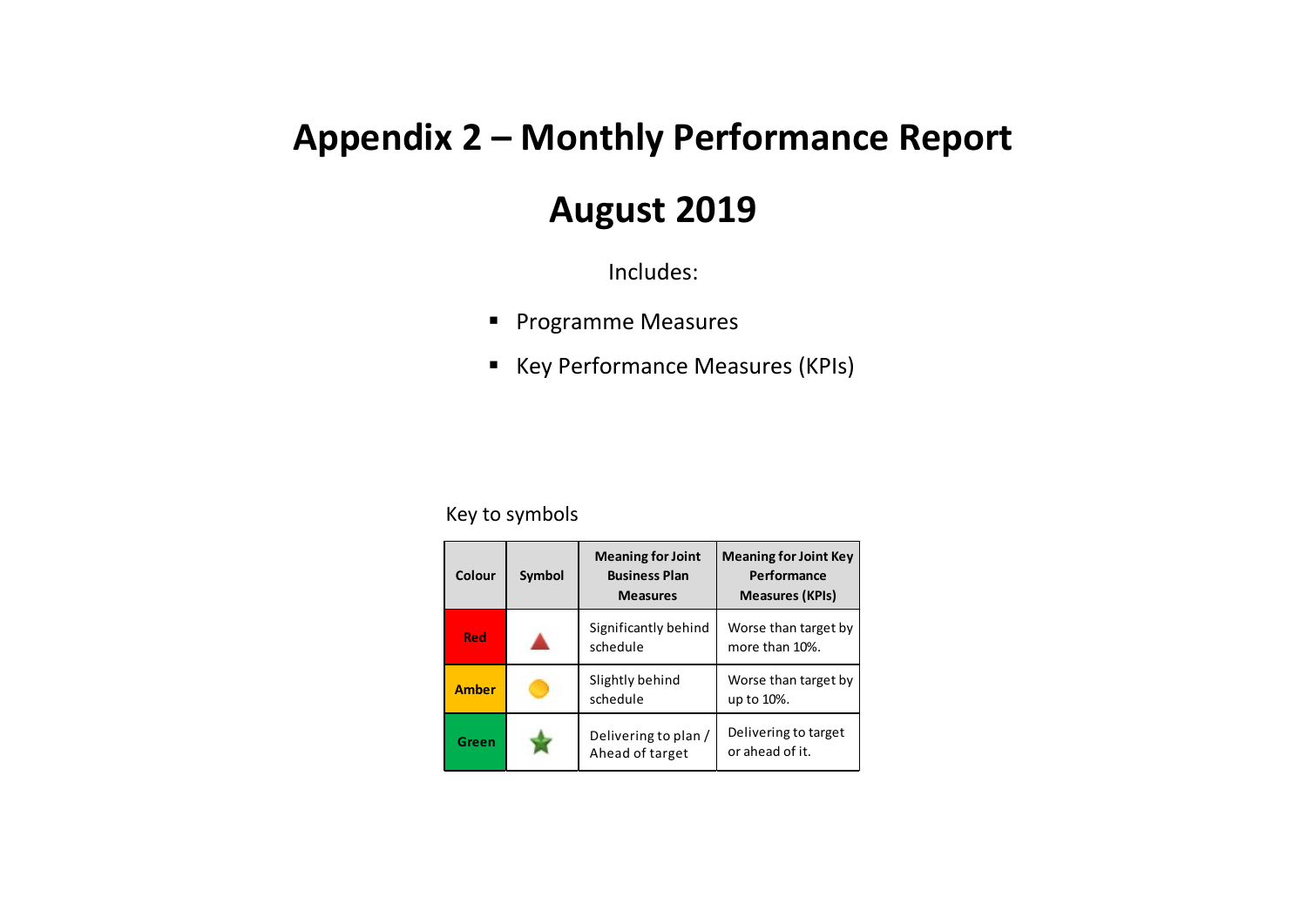|                                                                       | CDC Programme Measures - Clean, Green and Safe<br>Portfolio Holder<br>Director/Lead<br><b>YTD</b><br>Last Milestone<br>Next Milestone<br><b>Status</b><br>Commentary<br><b>Officer</b><br>Waste Collection service performing well. Much work including<br>roadshows are being carried out to raise awareness and to further<br>Glory Farm<br><b>Bretch Hill</b><br><b>Ed Potter</b><br>enhance the quality of the recycling. As part of the Bretch Hill<br>Neighbourhood blitz<br>Neighbourhood blitz<br>★<br>Cllr D Sames<br>Graeme Kane<br>$\star$<br>Neighbourhood blitz, over 600 properties had recycling packs and<br>due in late September.<br>completed.<br>stickers added to bins with the view to improve the quality of<br>recycling.<br>Glory Farm<br>Bretch Hill<br>Neighbourhhod blitz<br>Neighbourhood blitz<br>event due in late<br>Street Cleansing team performing well. A series of staff training<br>event went well.<br><b>Ed Potter</b><br>September. Besides<br>sessions took place covering a variety of issues including H&S,<br>Additional resources<br>Cllr D Sames<br>★<br>★.<br>Graeme Kane<br>many of the additional<br>Vehicle care, Environmental enforcement and on street recycling<br>committed to the area<br>activities more on<br>material quality<br>including extra<br>street recycling<br>mechanical sweeping<br>facilities will be<br>installed<br>Creation of a package<br>for Parish and Town<br>Graeme Kane<br>Continued monitoring<br>Enhanced working with the waste team to identify all problem<br>Councils to include<br>★<br>$\star$<br>Cllr D Sames<br>Richard Webb<br>of fly tip levels.<br>areas with local recyling bring banks, including fly-tipping issues.<br>information dog-<br>related issues such as<br>fouling and<br>noise complaints.<br>Review progress of the<br>actions in the Air<br>Quality Action Plan<br>Air quality monitoring continued at 47 locations across the<br>Continued to<br>Provide the annual air<br>support the County<br>district. The Air Quality Action Plan is currently being<br>quality report to<br>★<br>Graeme Kane<br>$\star$<br>Council Public<br>reviewed in consultation with the County Council Highways<br>scrutiny in November<br>Richard Webb<br>Environment and Promote Environmental CIIr A McHugh<br>and Public Health Teams, and also relevant service areas<br>Health Team with air<br>Support the Healthy<br>at Cherwell DC including Planning and Economy. This<br>quality initiative at<br>Place Shaping Team<br>review will contribute to the development of the annual<br>schools.<br>at the Healthy<br>air quality report.<br>Kidlington workshop<br>on the 5th September<br>with regards to air<br>quality matters |                             |                                                                                                                                                                                                                                                                                                                                                                         |                                                                                                                                                                                                                                                                            |            |                                                                                                                                                                                                                                                                                                                                                                                                                                                                                                                                                                   |   |
|-----------------------------------------------------------------------|----------------------------------------------------------------------------------------------------------------------------------------------------------------------------------------------------------------------------------------------------------------------------------------------------------------------------------------------------------------------------------------------------------------------------------------------------------------------------------------------------------------------------------------------------------------------------------------------------------------------------------------------------------------------------------------------------------------------------------------------------------------------------------------------------------------------------------------------------------------------------------------------------------------------------------------------------------------------------------------------------------------------------------------------------------------------------------------------------------------------------------------------------------------------------------------------------------------------------------------------------------------------------------------------------------------------------------------------------------------------------------------------------------------------------------------------------------------------------------------------------------------------------------------------------------------------------------------------------------------------------------------------------------------------------------------------------------------------------------------------------------------------------------------------------------------------------------------------------------------------------------------------------------------------------------------------------------------------------------------------------------------------------------------------------------------------------------------------------------------------------------------------------------------------------------------------------------------------------------------------------------------------------------------------------------------------------------------------------------------------------------------------------------------------------------------------------------------------------------------------------------------------------------------------------------------------------------------------------------------------------------------------------------------------------------------------------------------------------------------|-----------------------------|-------------------------------------------------------------------------------------------------------------------------------------------------------------------------------------------------------------------------------------------------------------------------------------------------------------------------------------------------------------------------|----------------------------------------------------------------------------------------------------------------------------------------------------------------------------------------------------------------------------------------------------------------------------|------------|-------------------------------------------------------------------------------------------------------------------------------------------------------------------------------------------------------------------------------------------------------------------------------------------------------------------------------------------------------------------------------------------------------------------------------------------------------------------------------------------------------------------------------------------------------------------|---|
| Measure                                                               |                                                                                                                                                                                                                                                                                                                                                                                                                                                                                                                                                                                                                                                                                                                                                                                                                                                                                                                                                                                                                                                                                                                                                                                                                                                                                                                                                                                                                                                                                                                                                                                                                                                                                                                                                                                                                                                                                                                                                                                                                                                                                                                                                                                                                                                                                                                                                                                                                                                                                                                                                                                                                                                                                                                                        |                             |                                                                                                                                                                                                                                                                                                                                                                         |                                                                                                                                                                                                                                                                            |            |                                                                                                                                                                                                                                                                                                                                                                                                                                                                                                                                                                   |   |
| CDC1.1.1 High Quality Waste & Recycling                               |                                                                                                                                                                                                                                                                                                                                                                                                                                                                                                                                                                                                                                                                                                                                                                                                                                                                                                                                                                                                                                                                                                                                                                                                                                                                                                                                                                                                                                                                                                                                                                                                                                                                                                                                                                                                                                                                                                                                                                                                                                                                                                                                                                                                                                                                                                                                                                                                                                                                                                                                                                                                                                                                                                                                        |                             |                                                                                                                                                                                                                                                                                                                                                                         |                                                                                                                                                                                                                                                                            |            |                                                                                                                                                                                                                                                                                                                                                                                                                                                                                                                                                                   |   |
| CDC1.1.2 Ensure Clean & Tidy Streets                                  |                                                                                                                                                                                                                                                                                                                                                                                                                                                                                                                                                                                                                                                                                                                                                                                                                                                                                                                                                                                                                                                                                                                                                                                                                                                                                                                                                                                                                                                                                                                                                                                                                                                                                                                                                                                                                                                                                                                                                                                                                                                                                                                                                                                                                                                                                                                                                                                                                                                                                                                                                                                                                                                                                                                                        |                             |                                                                                                                                                                                                                                                                                                                                                                         |                                                                                                                                                                                                                                                                            |            |                                                                                                                                                                                                                                                                                                                                                                                                                                                                                                                                                                   |   |
| CDC1.1.3 Reduce Environmental Crime                                   |                                                                                                                                                                                                                                                                                                                                                                                                                                                                                                                                                                                                                                                                                                                                                                                                                                                                                                                                                                                                                                                                                                                                                                                                                                                                                                                                                                                                                                                                                                                                                                                                                                                                                                                                                                                                                                                                                                                                                                                                                                                                                                                                                                                                                                                                                                                                                                                                                                                                                                                                                                                                                                                                                                                                        |                             |                                                                                                                                                                                                                                                                                                                                                                         |                                                                                                                                                                                                                                                                            |            |                                                                                                                                                                                                                                                                                                                                                                                                                                                                                                                                                                   |   |
| CDC1.1.4 Protect Our Natural<br>Sustainability                        |                                                                                                                                                                                                                                                                                                                                                                                                                                                                                                                                                                                                                                                                                                                                                                                                                                                                                                                                                                                                                                                                                                                                                                                                                                                                                                                                                                                                                                                                                                                                                                                                                                                                                                                                                                                                                                                                                                                                                                                                                                                                                                                                                                                                                                                                                                                                                                                                                                                                                                                                                                                                                                                                                                                                        |                             |                                                                                                                                                                                                                                                                                                                                                                         |                                                                                                                                                                                                                                                                            |            |                                                                                                                                                                                                                                                                                                                                                                                                                                                                                                                                                                   |   |
| CDC1.1.5 Support Community Safety and<br>Reduce Anti-Social Behaviour | Cllr A McHugh                                                                                                                                                                                                                                                                                                                                                                                                                                                                                                                                                                                                                                                                                                                                                                                                                                                                                                                                                                                                                                                                                                                                                                                                                                                                                                                                                                                                                                                                                                                                                                                                                                                                                                                                                                                                                                                                                                                                                                                                                                                                                                                                                                                                                                                                                                                                                                                                                                                                                                                                                                                                                                                                                                                          | Graeme Kane<br>Richard Webb | <b>Fairport Convention</b><br>in Cropredy attended<br>to monitor the<br>temporary taxi rank<br>and check food and<br>water safety. The<br>consultation on the<br>possible renewal of<br>the public spaces<br>protection order for<br>Banbury ran through<br>August. Attended the<br>'Summerfest Play Day'<br>in Princess Diana's Park<br>to promote safety<br>messages. | Continue to tackle<br>anti-social behavior in<br>Bicester town centre.<br>Complete the<br>consultation on the<br><b>Banbury Public Spaces</b><br>Protection Order and<br>analyse the responses.<br>Cherwell Community<br>Safety Partnership<br>meeting on 4th<br>September | $\bigstar$ | The Banbury Public Spaces Protection order renewal consultation<br>was launched and promoted in August. The Community Safety<br>Team attended the town centre to speak with visitors and<br>businesses in the area to seek their views about extending the<br>order.<br>Following complaints from members of the public about anti-social<br>behavior in Bicester town centre, individuals who congregate and<br>drink in the town centre were<br>approached to offer support and advise them that action will be<br>taken if the anti-social behavior continues. | * |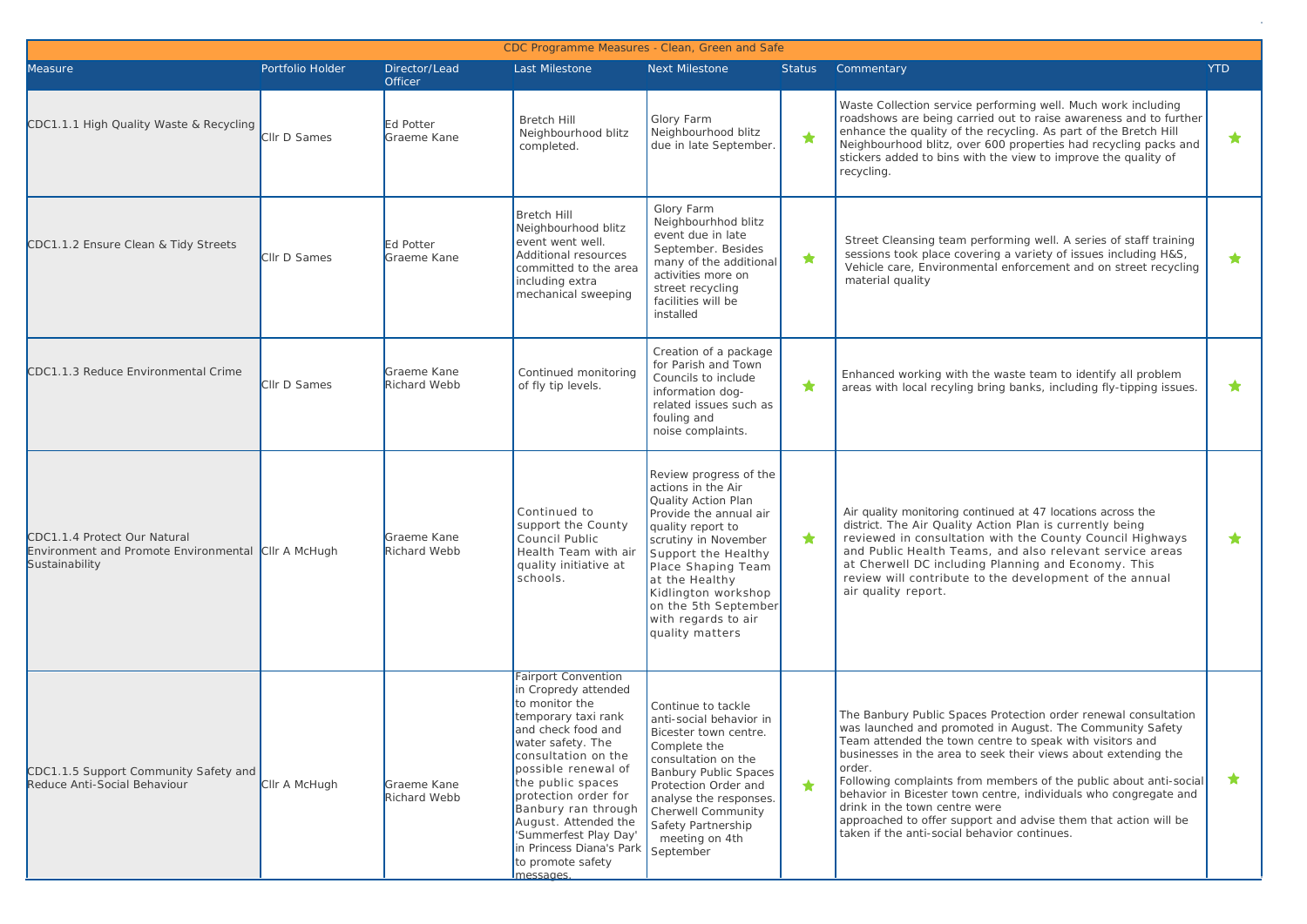|                                     |                  |                                 | CDC Programme Measures - Clean, Green and Safe                                                                                                                                                                                                                                                                       |                                                                                                                                                                                                                                                     |               |                                                                                                                                                                                                                                                                                                      |            |
|-------------------------------------|------------------|---------------------------------|----------------------------------------------------------------------------------------------------------------------------------------------------------------------------------------------------------------------------------------------------------------------------------------------------------------------|-----------------------------------------------------------------------------------------------------------------------------------------------------------------------------------------------------------------------------------------------------|---------------|------------------------------------------------------------------------------------------------------------------------------------------------------------------------------------------------------------------------------------------------------------------------------------------------------|------------|
| Measure                             | Portfolio Holder | Director/Lead<br><b>Officer</b> | Last Milestone                                                                                                                                                                                                                                                                                                       | Next Milestone                                                                                                                                                                                                                                      | <b>Status</b> | Commentary                                                                                                                                                                                                                                                                                           | <b>YTD</b> |
| CDC1.1.6 Protect the Built Heritage | CIIr C Clarke    | Simon Furlong<br>David Peckford | Work on Heritage<br>Guidance Notes<br>(presently)<br>for masonry work and Appraisal will take<br>the use of mortar<br>quidance) is<br>on-going.<br>Existing conservation<br>area appraisals for<br>Bloxham and Grimsbury re-Appraisal will<br>have been reviewed to<br>identify issues / gaps<br>for new appraisals. | Consultation<br>events for Balscote<br>and Duns Tew draft<br>Conservation Area<br>place in September.<br>Research to<br>commence Bloxham<br>and Grimsbury<br>Conservation Area<br>continue.<br>Work on Heritage<br>Guidance Notes will<br>continue. | ★             | The Conservation team continues to work closely with<br>Development Management (DM) on cases of heritage<br>interest and provide input into Planning Policy work. The<br>Conservation Area Appraisal programme is on-going with<br>consultations commencing in September for Balscote &<br>Duns Tew. |            |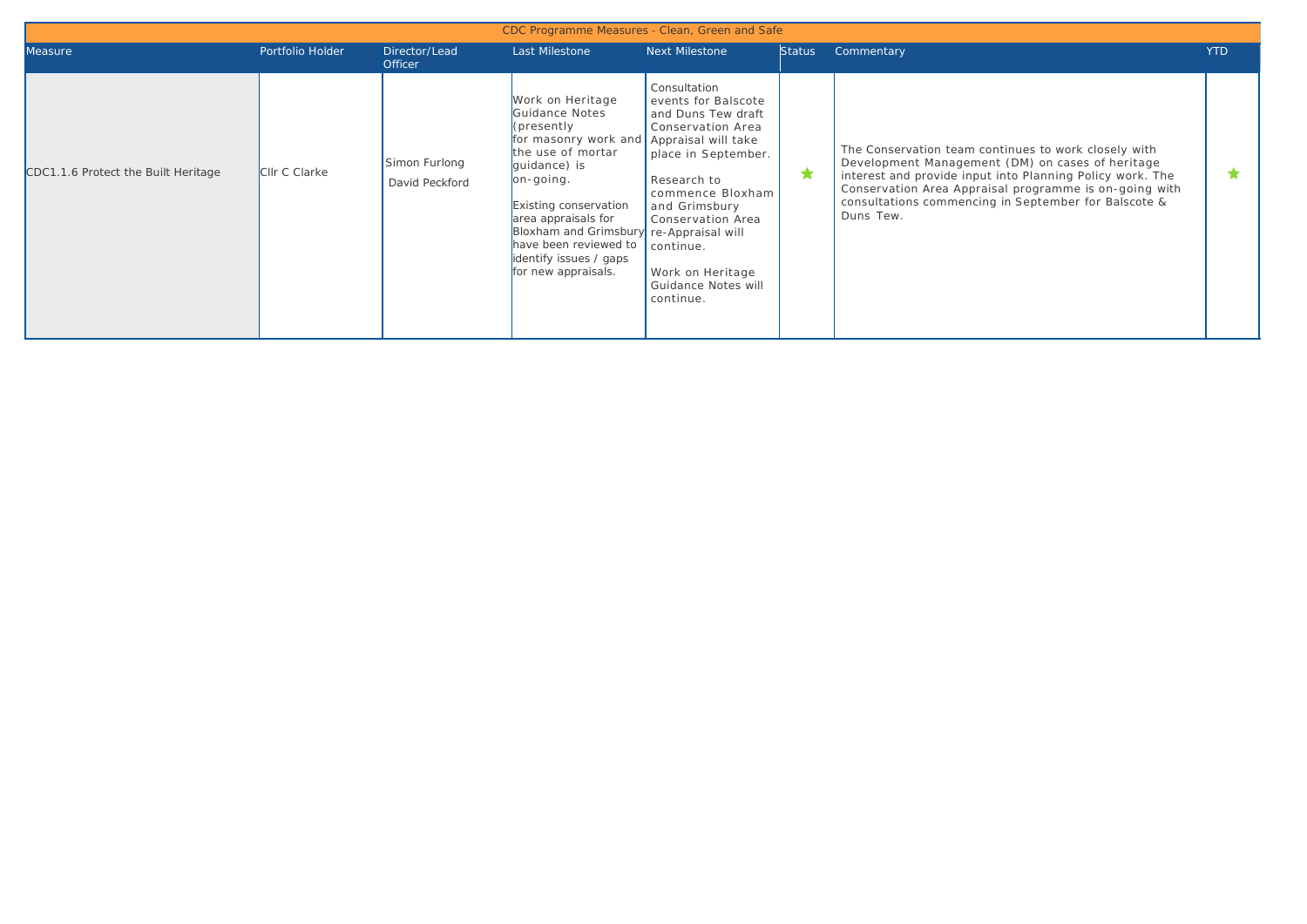|                                                    |                                |                             |                                                                                                                                                                                                                          | CDC Programme Measures - Thriving Communities & Wellbeing                                                                                                                                                                                                                                                                                                                                                                                                                             |               |                                                                                                                                                                                                                                                                                                                                                                                                                                                                                                                                            |            |
|----------------------------------------------------|--------------------------------|-----------------------------|--------------------------------------------------------------------------------------------------------------------------------------------------------------------------------------------------------------------------|---------------------------------------------------------------------------------------------------------------------------------------------------------------------------------------------------------------------------------------------------------------------------------------------------------------------------------------------------------------------------------------------------------------------------------------------------------------------------------------|---------------|--------------------------------------------------------------------------------------------------------------------------------------------------------------------------------------------------------------------------------------------------------------------------------------------------------------------------------------------------------------------------------------------------------------------------------------------------------------------------------------------------------------------------------------------|------------|
| Measure                                            | Portfolio Holder               | Director/Lead Officer       | Last Milestone                                                                                                                                                                                                           | <b>Next Milestone</b>                                                                                                                                                                                                                                                                                                                                                                                                                                                                 | <b>Status</b> | Commentary                                                                                                                                                                                                                                                                                                                                                                                                                                                                                                                                 | <b>YTD</b> |
| CDC2.1.1 Promote Health & Wellbeing                | Cllr A McHugh<br>Cllr C Clarke | Graeme Kane<br>Nicola Riley | #Community<br>Partnership Network<br>- Terms of reference<br>reviewed and<br>suggestions made<br>for successor group                                                                                                     | #Staff Volunteering<br>To be promoted in<br>September 'In The<br>Loop'#Community<br>Partnership Network<br>meeting on 10<br>September.                                                                                                                                                                                                                                                                                                                                                | $\bigstar$    | Community Partnership Network has tended to be strongly<br>focused on Horton Hospital.<br>The group are looking to reform to better reflect the new<br>integrated health services approach across Cherwell and<br>Oxfordshire                                                                                                                                                                                                                                                                                                              | $\bigstar$ |
| CDC2.1.2 Improve Leisure & Community<br>Facilities | Cllr G Reynolds                | Graeme Kane<br>Nicola Riley | The Spiceball<br>Leisure Centre<br>swimming pools<br>works in Banbury<br>and the replacement<br>of the fencing to the<br>Artificial Pitch at the<br><b>Cooper Sports Facility</b><br>in Bicester have been<br>completed. | Quotations for<br><b>Height Restriction</b><br>Barriers and lockable<br>gates for both Bicester<br>Leisure Centre and<br>Whiteland's Farm<br>Sports Ground to<br>deter any<br>unauthorised access<br>are being sought.<br>It is expected that<br>works to the<br>replacing of the Spa<br>at Bicester Leisure<br>Centre will<br>commence in late<br>September early<br>October. In addition.<br>the Sauna at<br>Spiceball Leisure<br>Centre will be<br>replaced in the same<br>period. | ★             | The works were nearing completion for the Learner Pool at<br>Spiceball after the Main Pool opened at the beginning of<br>August. The Learner Pool works are now complete and<br>the pool re-opened on Tuesday 20th August.<br>The replacement of the fencing/hockey goal stores at the<br>Cooper Sports Facility as part of the Joint Use agreement with<br>the school has been completed to a high standard and will<br>ensure community use for a minimum of ten years on this<br>site.<br>The facility re-opened on Tuesday 27th August | $\bigstar$ |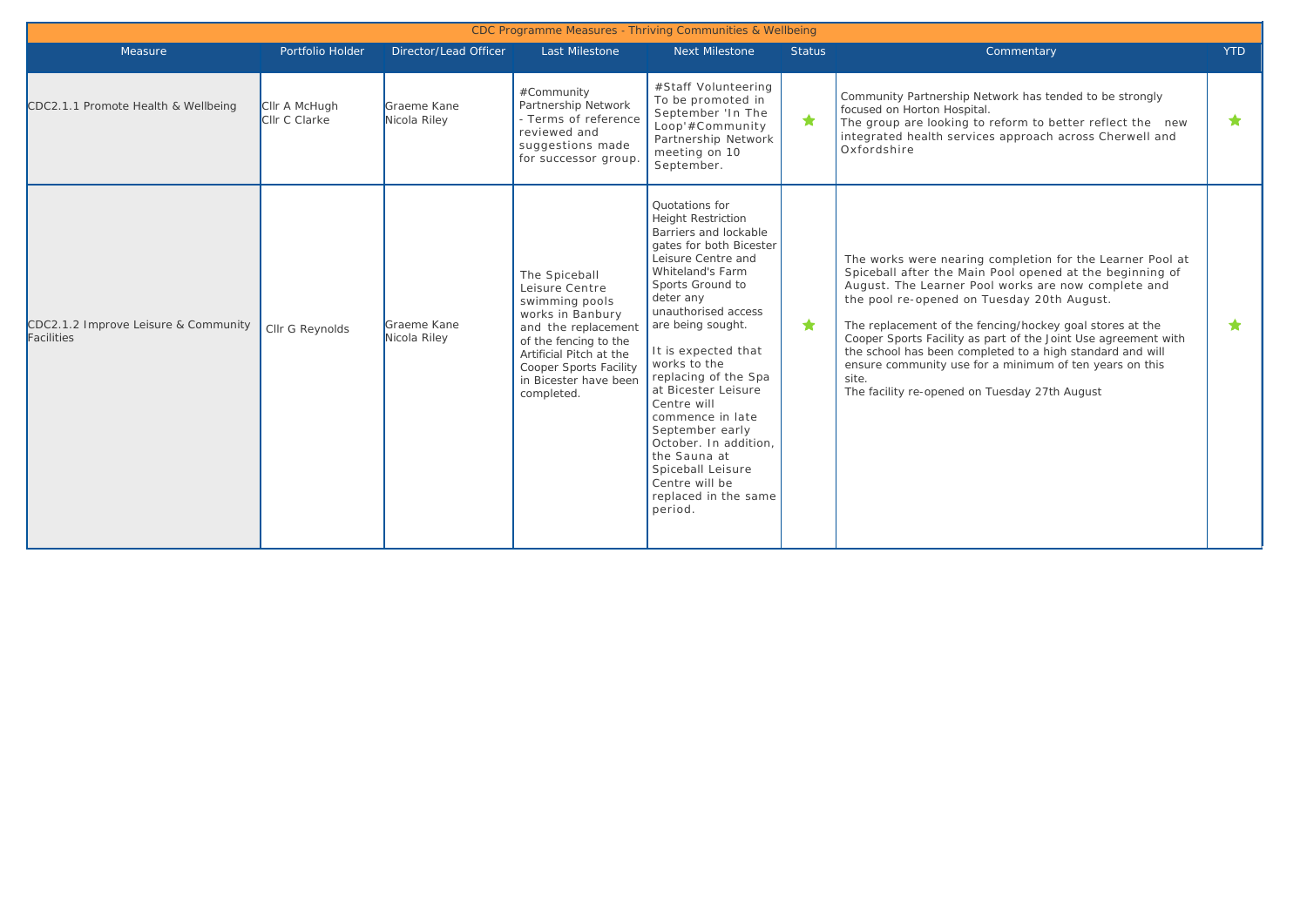| <b>Measure</b>                        | Portfolio Holder | Director/Lead<br>Officer    | <b>Last Milestone</b>                                                                                                                                                                                                                                                                                                                                                                                                                     | Next Milestone                                                                                                                                                                                                                                                                                                                                                                                                                                                                                                                                                                                                                                                                                                                                                                                                               | <b>Status</b> | Commentary                                                                                                                                                                                                                                                                                                                                                                                                                                                                                                                                                                                                                                                                                                                                                                                                                                                                                                                                                                                                                                                                                                                                                                                                                                                                                                                                                                                                                                                                                                                                                                                                                                                                                                                                                                                                                                                                                                                                                                                                                                                                                                                                                                                      | <b>YTD</b> |
|---------------------------------------|------------------|-----------------------------|-------------------------------------------------------------------------------------------------------------------------------------------------------------------------------------------------------------------------------------------------------------------------------------------------------------------------------------------------------------------------------------------------------------------------------------------|------------------------------------------------------------------------------------------------------------------------------------------------------------------------------------------------------------------------------------------------------------------------------------------------------------------------------------------------------------------------------------------------------------------------------------------------------------------------------------------------------------------------------------------------------------------------------------------------------------------------------------------------------------------------------------------------------------------------------------------------------------------------------------------------------------------------------|---------------|-------------------------------------------------------------------------------------------------------------------------------------------------------------------------------------------------------------------------------------------------------------------------------------------------------------------------------------------------------------------------------------------------------------------------------------------------------------------------------------------------------------------------------------------------------------------------------------------------------------------------------------------------------------------------------------------------------------------------------------------------------------------------------------------------------------------------------------------------------------------------------------------------------------------------------------------------------------------------------------------------------------------------------------------------------------------------------------------------------------------------------------------------------------------------------------------------------------------------------------------------------------------------------------------------------------------------------------------------------------------------------------------------------------------------------------------------------------------------------------------------------------------------------------------------------------------------------------------------------------------------------------------------------------------------------------------------------------------------------------------------------------------------------------------------------------------------------------------------------------------------------------------------------------------------------------------------------------------------------------------------------------------------------------------------------------------------------------------------------------------------------------------------------------------------------------------------|------------|
| CDC2.1.3 Support the Voluntary Sector | CIIr A McHuah    | Graeme Kane<br>Nicola Riley | Summer Fest -<br><b>Brighter Futures Play</b><br>Day 20th August<br>Princess Diana Park<br>delivered.<br>Age Friendly Banbury<br>Pop up consultation<br>event 22nd August<br>Castle Quay<br>delivered.<br>Play: Full holiday<br>hunger summer<br>holiday initiative<br>delivered throughout<br>the school holiday<br>period in Brighter<br>future wards.<br>#Cherwell Lottery<br>growth plan drafted<br>and discussed with<br>Comms team. | Various project groups<br>due to meet in<br>September Age<br>friendly Banbury.<br>Town Centre theme<br>3rd Sept RVS Centre<br>1.30pm Getting<br>About theme 18th<br>Sept Waitrose 1pm<br>Wellbeing & Community<br>services theme 19th<br>September The Mill<br>3pm Getting Connected<br>theme 4th Oct 3pm<br>(Venue TBC)<br>Grimsbury Network<br>meeting 4 September.<br><b>Bicester Festival 20</b><br>22 September.<br>Cherwell young people,<br>play & wellbeing<br>partnership 24<br>September.<br>The Hill stakeholder<br>partnership meeting 26<br>September.<br>Kingsmere Connect 50<br>initiative to<br>launch Sept 2019<br>Community Link<br>autumn publication<br>will be distributed in<br>September.<br>#Support Volunteer<br>Link-Up (VLU) to start<br>new 'Good Neighbour'<br>schemes in rural<br>communities. | $\bigstar$    | Pop up Age Friendly consultation event delivered on the<br>22nd of August in castle Quay. The event focused on the 4<br>key themes of Age Friendly, Getting Connected, Getting<br>About, Town centre and Wellbeing & Community services and<br>allowed residents to have their say in these areas. The<br>feedback will be used at the next focus group meetings for<br>stake holders to discuss<br>Summerfest our Brighter Futures Play Day in Princess Diana<br>Park was a great success attracting over 600 people on the<br>20th of August. The event allowed us to engage with local<br>residents about the new Hill centre, getting their views on<br>what activities and opportunities they would like to see in the<br>new programme but also to showcase up to date visuals of<br>the new build. The Cherwell theatre company also joined the<br>event providing an outdoor theatre experience for the<br>community<br>The Hill - Key stakeholders under the themes of Sports,<br>physical activity & health and Arts, culture & community will<br>come together on the 26 Sept to look at the future<br>programme of the centre and how they can be involved in<br>developing this. Partners include Public Health, The Mill Arts<br>Centre, Active Oxfordshire and local organisations.<br>Cherwell young people, play and wellbeing partnership is a<br>forum that brings together stakeholders, voluntary<br>organisations and groups who work with young people to<br>share good practice, work together on joint initiatives and<br>address concerns in the district around youth issues.<br>Kingsmere Connect 50 is a new initiative set up to support older<br>people on the new development to link them to new activities and<br>provide a social space for them to meet in the new community<br>centre. Age friendly Banbury stakeholder focus groups will meet in<br>September & October to set action plans under the 4<br>themes of the initiative.<br>A small (£6k) Service Level Agreement has been agreed with<br>Volunteer link Up to start or expand six volunteer-led sustainable<br>local good<br>neighbour schemes to provide practical support and befriending. | $\star$    |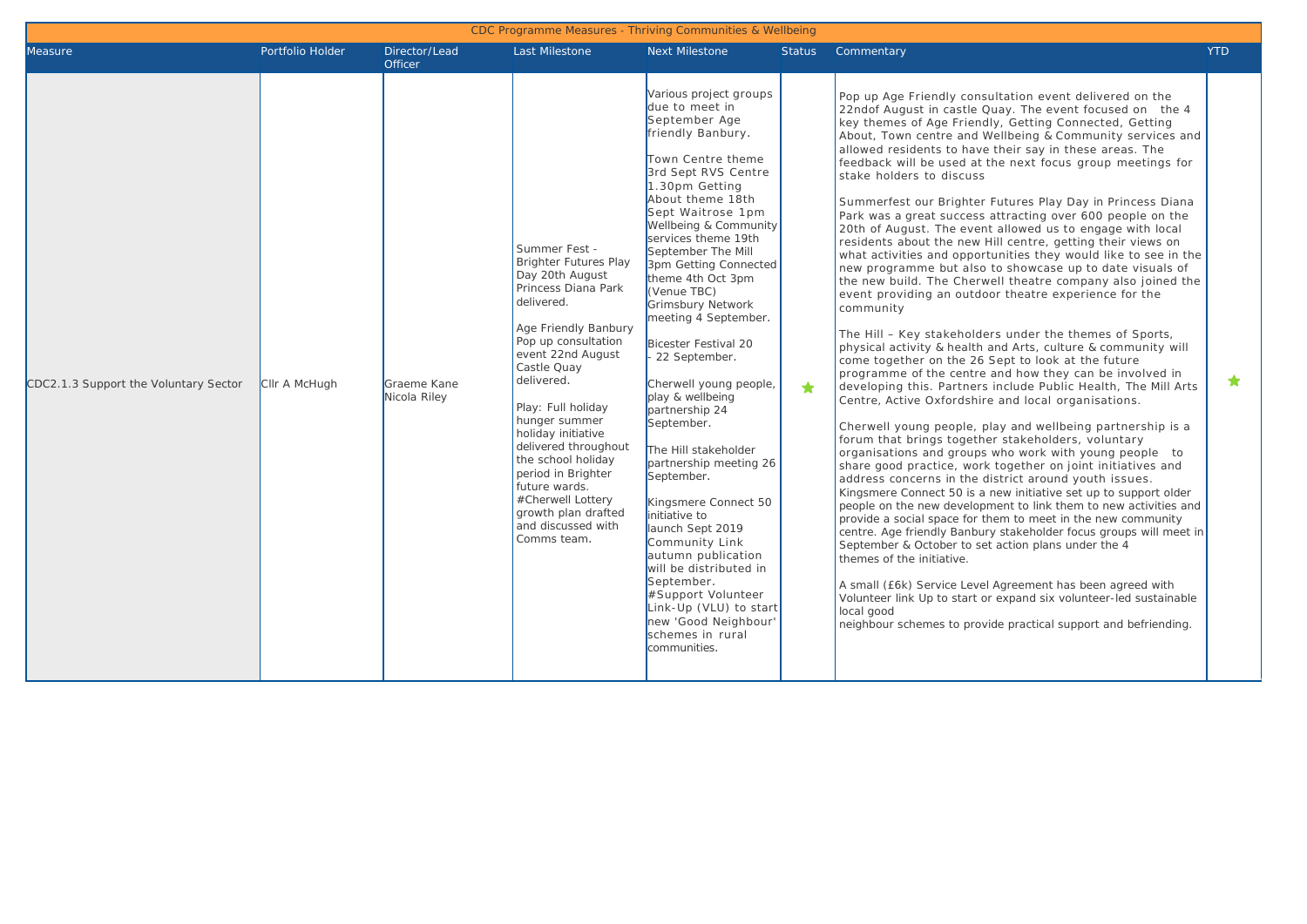| Measure                                   | Portfolio Holder | Director/Lead<br><b>Officer</b> | Last Milestone                                                                                                                                                                                                                                                                                                                                                                                                                                                                                                                                 | <b>Next Milestone</b>                                                                                                                                                                                                                                                                                                                                                                                                                                                                                                                                                                                                                                                                                                                                                                                                                | Status | Commentary                                                                                                                                                                                                                                                                                                                                                                                                                                                                                                                                                                                                                                                                                                                                                                | <b>YTD</b> |
|-------------------------------------------|------------------|---------------------------------|------------------------------------------------------------------------------------------------------------------------------------------------------------------------------------------------------------------------------------------------------------------------------------------------------------------------------------------------------------------------------------------------------------------------------------------------------------------------------------------------------------------------------------------------|--------------------------------------------------------------------------------------------------------------------------------------------------------------------------------------------------------------------------------------------------------------------------------------------------------------------------------------------------------------------------------------------------------------------------------------------------------------------------------------------------------------------------------------------------------------------------------------------------------------------------------------------------------------------------------------------------------------------------------------------------------------------------------------------------------------------------------------|--------|---------------------------------------------------------------------------------------------------------------------------------------------------------------------------------------------------------------------------------------------------------------------------------------------------------------------------------------------------------------------------------------------------------------------------------------------------------------------------------------------------------------------------------------------------------------------------------------------------------------------------------------------------------------------------------------------------------------------------------------------------------------------------|------------|
| CDC2.1.4 Enhanced Community<br>Resilience | CIIr A McHugh    | Graeme Kane<br>Richard Webb     | The adverse weather<br>plan for Cherwell has<br>been updated. There<br>was an Emergency<br>Planning stand at the<br>Summerfest Play Day<br>Work started on<br>reviewing flood risks<br>and management<br>arrangements.<br>Community Resilience<br>information provided in<br>Bicester Town Library.<br>Bitesize training for<br>Cherwell staff continues<br>to be delivered<br>monthly.<br>Resilience information<br>provided in Bicester<br>Town Library.<br>Bitesize training for<br>Cherwell staff continues<br>to be delivered<br>monthly. | Continue to tackle<br>anti-social behaviour in<br>Bicester town centre.<br>Complete the Banbury<br>Public Spaces<br>Protection Order<br>consultation and<br>analyse outcomes.<br>Cherwell Community<br>Safety Partnership<br>meeting on 4th<br>September.<br>Supporting Bicester<br>Town Council to write a<br>community resilience<br>plan and review their<br>business continuity<br>plans. Business<br>Continuity workshop<br>for small businesses<br>to be provided at the<br>Perch in October.<br>Continuing to support<br>EU Exit contingency<br>planning for Cherwell<br>and the county<br>business continuity<br>plans. Business<br>Continuity workshop<br>for small businesses<br>to be provided at the<br>Perch in October.<br>Continuing to support<br>EU Exit contingency<br>planning for Cherwell<br>and the<br>county. | ★      | Connections have been made between the Emergency<br>Planning team and the Perch in Bicester to promote<br>business continuity awareness for small businesses.<br>The Emergency Planning team have also met with the<br>Castle Quay management to offer support on business<br>continuity planning and emergency response, including in<br>preparations for Castle Quay 2.<br>Brexit preparations continue with Cherwell's Brexit working<br>group ensuring that we can support people who<br>need assistance with the EU Settlement scheme and that we<br>encourage businesses to prepare by promoting the national<br>support materials that are available that we encourage<br>businesses to prepare by promoting the national support<br>materials that are available. | ★          |
| CDC2.1.5 Homelessness Prevention          | CIIr J Donaldson | Gillian Douglas<br>Graeme Kane  | Visit by Ministry of<br>Housing, Communities<br>and Local Government<br>22/8/19 - to feedback<br>on the success<br>in implementing the<br>Homelessness<br>Reduction Act 2017 to attach required<br>prevent and relieve<br>homelessness.<br>with positive feedback<br>received about the<br>quality of the interviews enable the housing<br>and commitment by<br>CDC staff to<br>implementing a<br>prevention focused<br>service.                                                                                                               | We will complete the<br>testing phase for an<br>upgraded<br>Homechoice system<br>-with a view to the new<br>system being<br>operational mid<br>October. This will<br>new duties under the include the facility for<br>customers to directly<br>proofs when<br>submitting the<br>Successfully completed applications for social<br>housing. The new<br>system will also<br>team to<br>assess and activate<br>housing applications<br>more quickly so that<br>customers can start<br>bidding for properties<br>as soon as possible.                                                                                                                                                                                                                                                                                                    | ★      | The number of households in temporary accommodation (TA)<br>continues to be well below target as a result of the focus on<br>working with clients before they are in crisis and assisting them to<br>resolve their housing situations as early as possible. This<br>has created some capacity in the TA stock which has allowed<br>CDC to offer some ongoing support to a number of households<br>where no formal duties are owed. We are offering these<br>households additional time to address barriers to accessing settled<br>accommodation, such as former tenancy arrears or previous poor<br>tenancy management. As well as the accommodation, intensive<br>support is provided to enable clients to secure and sustain<br>housing going forward.                 | ★          |

CDC Programme Measures Thriving Communities & Wellbei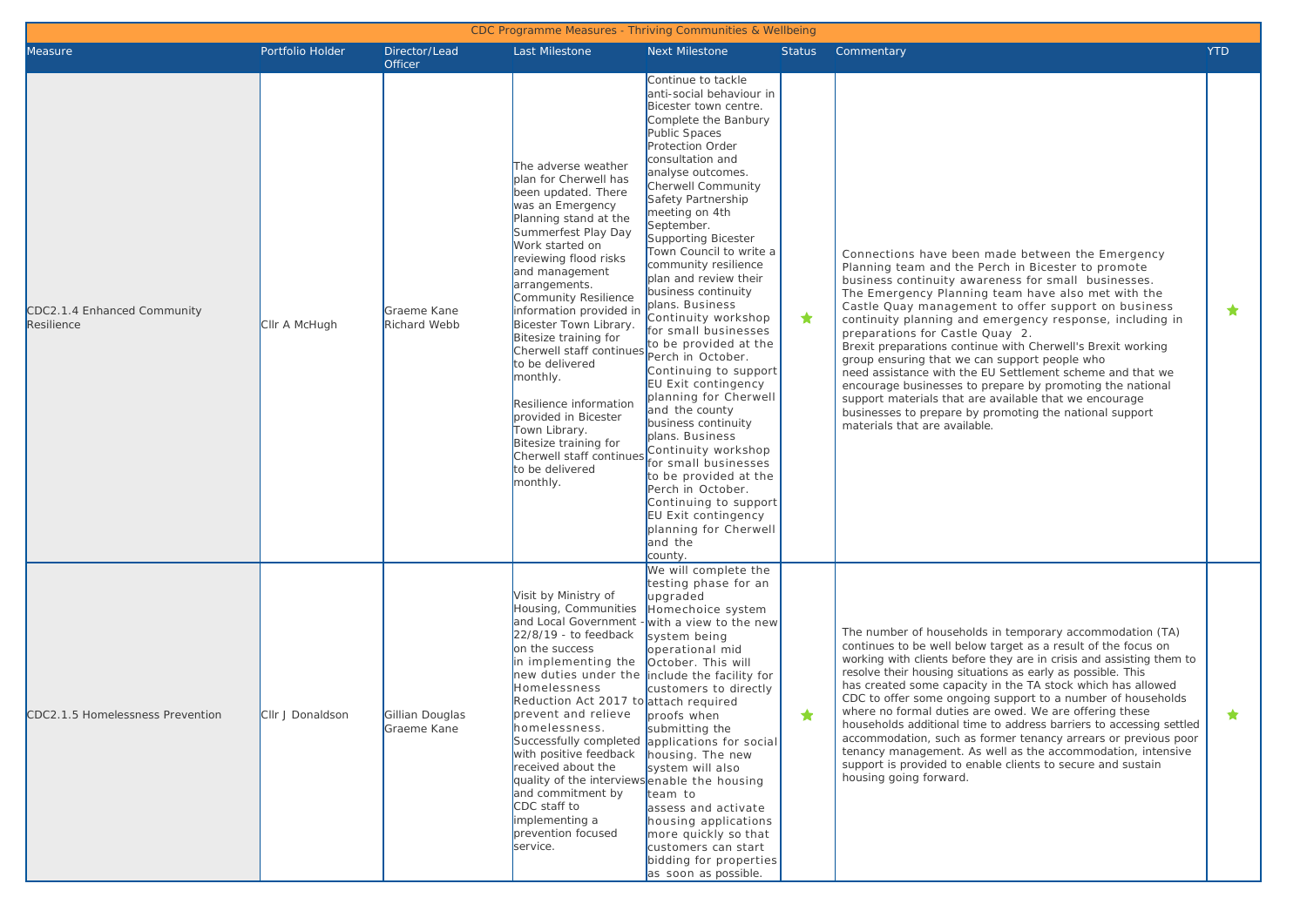|                                                                   |                  |                                                  | CDC Programme Measures - Thriving Communities & Wellbeing                                                                                                                                                                                                                                                                                                                                                                                                                                                                                                                                                                                                                                                                                                                                            |                                                                                                                                                                                                                                                                                                                                                                                                                                                                                                                                             |               |                                                                                                                                                                                                                                                                                                                              |            |
|-------------------------------------------------------------------|------------------|--------------------------------------------------|------------------------------------------------------------------------------------------------------------------------------------------------------------------------------------------------------------------------------------------------------------------------------------------------------------------------------------------------------------------------------------------------------------------------------------------------------------------------------------------------------------------------------------------------------------------------------------------------------------------------------------------------------------------------------------------------------------------------------------------------------------------------------------------------------|---------------------------------------------------------------------------------------------------------------------------------------------------------------------------------------------------------------------------------------------------------------------------------------------------------------------------------------------------------------------------------------------------------------------------------------------------------------------------------------------------------------------------------------------|---------------|------------------------------------------------------------------------------------------------------------------------------------------------------------------------------------------------------------------------------------------------------------------------------------------------------------------------------|------------|
| Measure                                                           | Portfolio Holder | Director/Lead                                    | Last Milestone                                                                                                                                                                                                                                                                                                                                                                                                                                                                                                                                                                                                                                                                                                                                                                                       | Next Milestone                                                                                                                                                                                                                                                                                                                                                                                                                                                                                                                              | <b>Status</b> | Commentary                                                                                                                                                                                                                                                                                                                   | <b>YTD</b> |
| CDC2.1.6 Support and Safeguard<br>Vulnerable People               | CIIr A McHugh    | Officer<br>Graeme Kane<br>Nicola Riley           | We continue to<br>support our more<br>vulnerable residents<br>by ensuring the<br>average time taken<br>to assess new claims<br>for Housing Benefit is<br>good at 12 days<br>against a local target<br>of 15 days and a<br>national average time the option of a new<br>of 20 days.<br>Any residents<br>declaring a change in<br>circumstances can<br>expect to have their<br>claim re- assessed in<br>an average of 5.5<br>days against a target<br>of 8 days.<br>We are also continuing<br>to support those who<br>have a shortfall in their<br>Housing Benefit and<br>eligible rent in the form Work is beginning on<br>of Discretionary<br>Housing Payments.<br>Work continues to<br>review the delivery of<br>the safeguarding<br>process and the<br>replacement of the<br>safeguarding officer. | We are required to<br>review our Council tax<br><b>Reduction Scheme</b><br>each year. We are<br>currently consulting<br>with residents across<br>the CDC district on<br>banded scheme<br>which will make the<br>scheme easier for our<br>customers whilst<br>continuing to protect<br>those residents who<br>are of pension age or<br>of working age and<br>on passported<br>benefits.<br>The consultation end on<br>9th October 2019.<br>our statutory self-<br>assessment in relation<br>to safeguarding<br>practice. Due 4th<br>December | ★             | We continue to work with colleagues to protect our more<br>vulnerable residents.<br>Following the resignation of the Safeguarding Officer we are<br>reviewing how best to deliver the outputs of this role by<br>considering new ways of working with internal and external<br>partners. We anticipate an update in October. | ★          |
| CDC2.1.7 Respond to the Welfare Reform CIIr P Rawlinson<br>Agenda | CIIr T Ilott     | Adele Taylor<br>Belinda Green<br>Gillian Douglas | We continue to<br>monitor the impact of<br>Universal Credit on<br>our residents,<br>stakeholders and the the Universal Credit<br>Council. Latest<br>statistics have shown<br>that a total of 304<br>claims for HB have<br>been cancelled as<br>customers move to<br>Universal Credit.<br>The Benefits team<br>are continuing to<br>receive a high volume been arranged with<br>of data files from the our DWP UC<br>DWP UC team and<br>from HMRC which<br>must be actioned in a emerging problems<br>timely way as they<br>impact on the amount<br>of Council tax<br><b>Reduction</b><br>support awarded                                                                                                                                                                                             | The next meeting of<br>project team will be in<br>September 2019. The<br>agenda items will be<br>around supporting<br>residents,<br>Discretionary Housing<br>Payments for those<br>on UC and working<br>with partners. A<br>meeting has also<br>Partnership Manager<br>to discuss any                                                                                                                                                                                                                                                       | ★             | We continue to monitor the impact of welfare reform on our<br>residents including Universal Credit                                                                                                                                                                                                                           | ★          |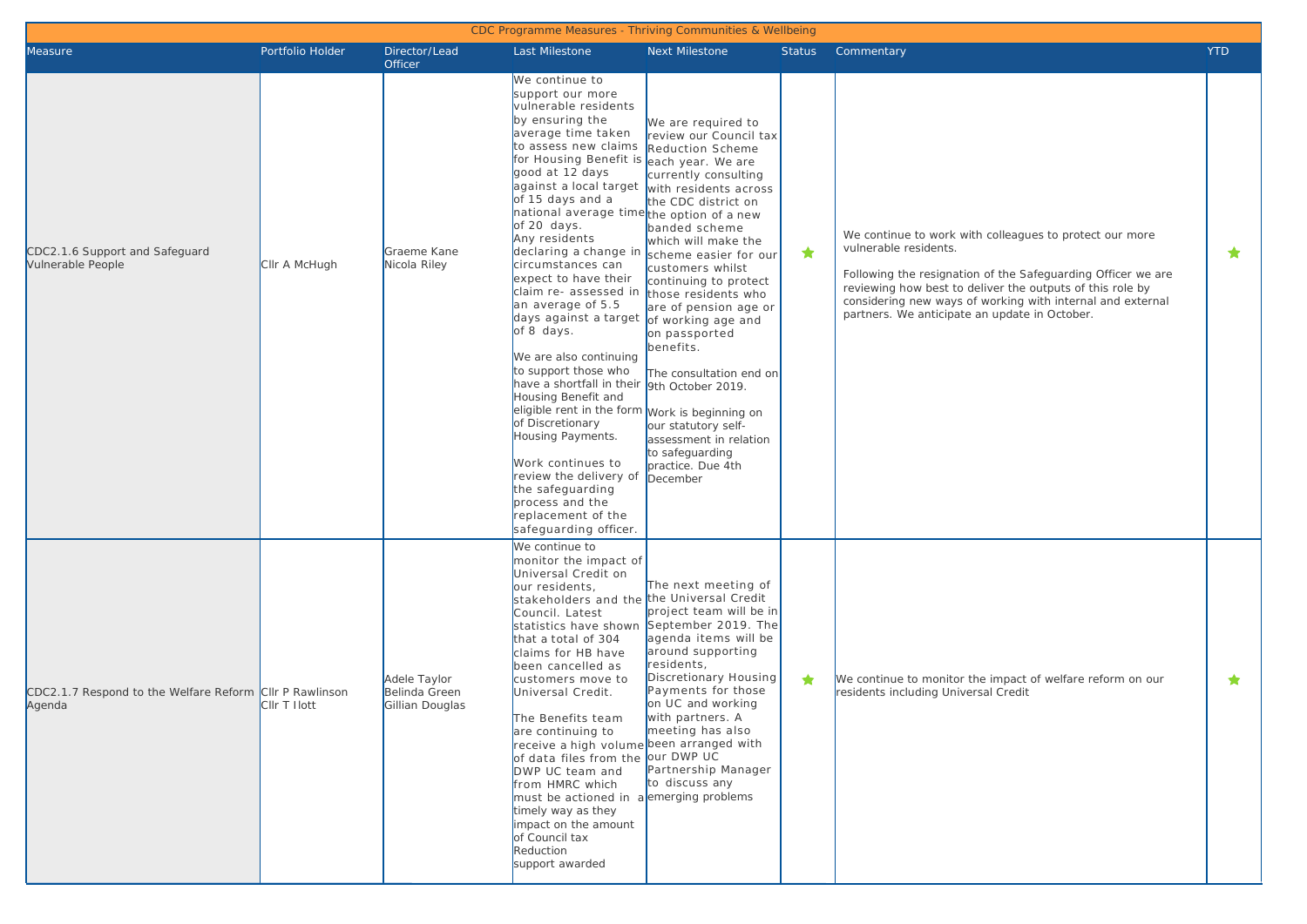|                                       | CDC Programme Measures - Thriving Communities & Wellbeing |                                 |                                                                                                                                                                                                                                                                                                                                                                   |                                                                                                                                                                                                                                                                                                                                                                                                                                                                                                                                                                                            |               |                                                                                                                                                                                                                                                                                                                                                                                                                                                                                                                                                                                                       |            |  |  |  |  |  |
|---------------------------------------|-----------------------------------------------------------|---------------------------------|-------------------------------------------------------------------------------------------------------------------------------------------------------------------------------------------------------------------------------------------------------------------------------------------------------------------------------------------------------------------|--------------------------------------------------------------------------------------------------------------------------------------------------------------------------------------------------------------------------------------------------------------------------------------------------------------------------------------------------------------------------------------------------------------------------------------------------------------------------------------------------------------------------------------------------------------------------------------------|---------------|-------------------------------------------------------------------------------------------------------------------------------------------------------------------------------------------------------------------------------------------------------------------------------------------------------------------------------------------------------------------------------------------------------------------------------------------------------------------------------------------------------------------------------------------------------------------------------------------------------|------------|--|--|--|--|--|
| Measure                               | Portfolio Holder                                          | Director/Lead<br><b>Officer</b> | Last Milestone                                                                                                                                                                                                                                                                                                                                                    | <b>Next Milestone</b>                                                                                                                                                                                                                                                                                                                                                                                                                                                                                                                                                                      | <b>Status</b> | Commentary                                                                                                                                                                                                                                                                                                                                                                                                                                                                                                                                                                                            | <b>YTD</b> |  |  |  |  |  |
| CDC2.1.8 Promote Healthy Place Making | CIIr A McHugh                                             | Graeme Kane<br>Rosie Rowe       | Newsletter for<br><b>Healthy Bicester</b><br>Partners ready for<br>issue in the first week<br>of September. A range<br>of local events<br>supported in<br>Bicester. Supplier<br>identified to test<br>Workforce Wellbeing<br>Award Scheme for<br>Businesses, Six<br>primary schools signed to identify how to<br>training at the<br>beginning of October<br>2019. | Update on progress<br>with healthy place<br>shaping to CDC's<br><b>Executive Business</b><br><b>Planning Meeting</b><br>and to<br>Oxfordshire's Health<br>& Wellbeing Board.<br>Workshop with early<br>years providers in<br>Bicester. Workshop<br>with care agencies<br>who provide support<br>to older people and<br>people with<br>Learning Difficulties<br>up for outdoor learning increase their levels<br>of physical activity.<br>Engagement with<br>Kidlington stakeholders<br>and planning for<br>workshop on 23<br>October to co- design<br>the Healthy Kidlington<br>Programme. | ٠             | Dissemination of partnership newsletter delayed for a week to<br>be able to include link to national guidance on healthy place<br>shaping published on 4 September 2019. Outdoor Learning<br>training is being targeted at primary schools in Bicester who<br>will form part of the FAST Programme which aims to<br>encourage lower income families to become more active<br>together. Public events well attended and Healthy Bicester<br>stand attracted a lot of interest - the Old School Replay event<br>was particularly well attended by families from the more<br>deprived wards in the town. | $\bigstar$ |  |  |  |  |  |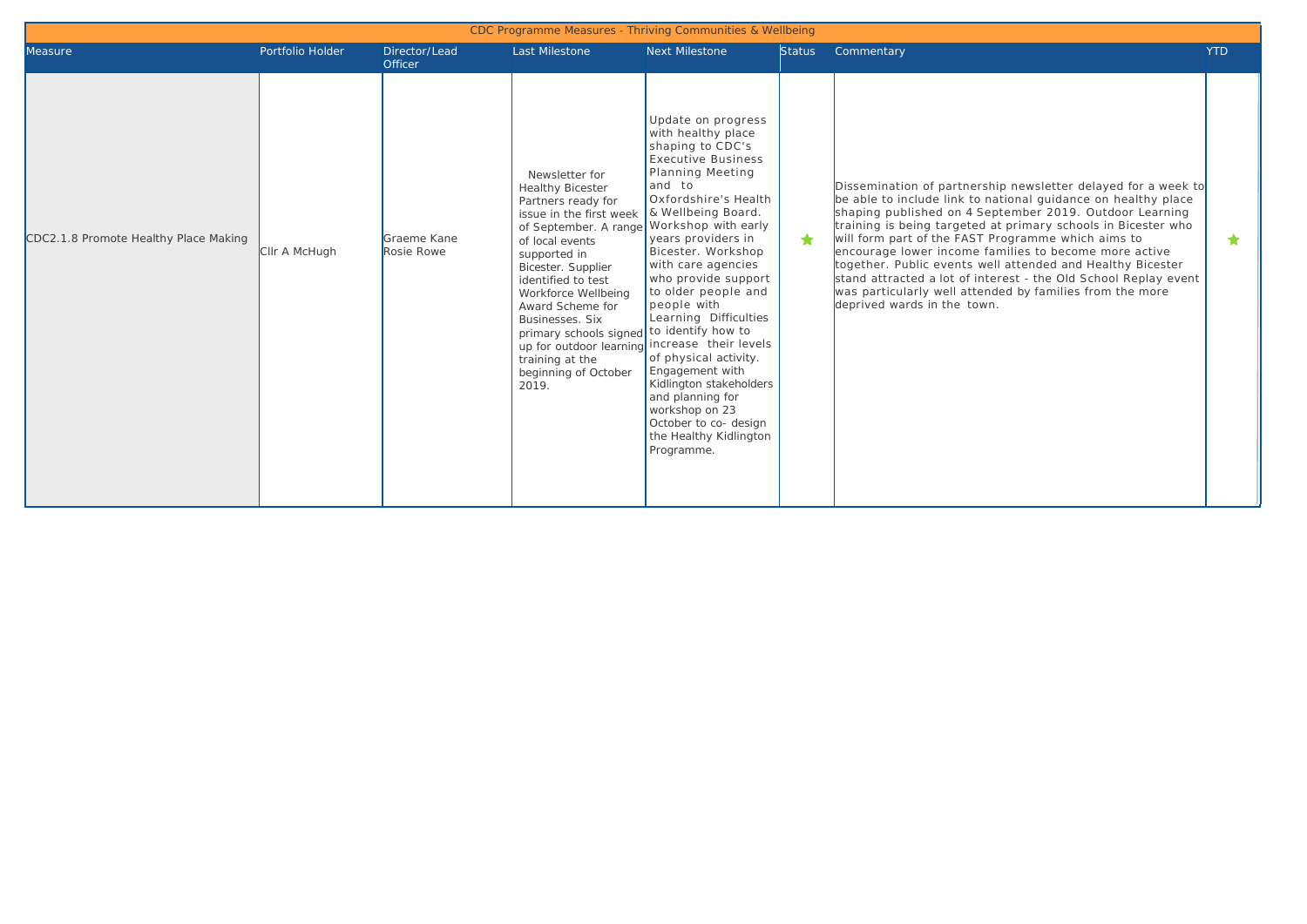|                                                                                      |                  |                                         | CDC Programme Measures - District of Opportunity & Growth                                                                                                        |                                                                                                                                                                                                                                                                                                                |               |                                                                                                                                                                                                                                                                                                                                                                                                                                                                                                                                                                                                                                                                                                                                                                                                                                                                                                                                                                                                                                                                                                                                                                                                                                                                                                                                                                                                                                                                                                                  |            |
|--------------------------------------------------------------------------------------|------------------|-----------------------------------------|------------------------------------------------------------------------------------------------------------------------------------------------------------------|----------------------------------------------------------------------------------------------------------------------------------------------------------------------------------------------------------------------------------------------------------------------------------------------------------------|---------------|------------------------------------------------------------------------------------------------------------------------------------------------------------------------------------------------------------------------------------------------------------------------------------------------------------------------------------------------------------------------------------------------------------------------------------------------------------------------------------------------------------------------------------------------------------------------------------------------------------------------------------------------------------------------------------------------------------------------------------------------------------------------------------------------------------------------------------------------------------------------------------------------------------------------------------------------------------------------------------------------------------------------------------------------------------------------------------------------------------------------------------------------------------------------------------------------------------------------------------------------------------------------------------------------------------------------------------------------------------------------------------------------------------------------------------------------------------------------------------------------------------------|------------|
|                                                                                      | Portfolio Holder | Director/Lead Officer    Last Milestone |                                                                                                                                                                  | <b>Next Milestone</b>                                                                                                                                                                                                                                                                                          | <b>Status</b> | Commentary                                                                                                                                                                                                                                                                                                                                                                                                                                                                                                                                                                                                                                                                                                                                                                                                                                                                                                                                                                                                                                                                                                                                                                                                                                                                                                                                                                                                                                                                                                       | <b>YTD</b> |
| CDC3.1.1 Deliver Innovative and Effective CIIr J Donaldson<br><b>Housing Schemes</b> |                  | Gillian Douglas<br>Graeme Kane          | Hope Close<br>marketing was<br>launched on the 31st Cropredy<br>August                                                                                           | Completion of sale of                                                                                                                                                                                                                                                                                          | $\bullet$     | One purchaser has already expressed an interest in Hope Close<br>with another one following up with her son. Cropredy is under<br>offer.                                                                                                                                                                                                                                                                                                                                                                                                                                                                                                                                                                                                                                                                                                                                                                                                                                                                                                                                                                                                                                                                                                                                                                                                                                                                                                                                                                         |            |
| CDC3.1.2 Promote the district as a tourist CIIr L Pratt<br>destination               |                  | Robert Jolley<br>Simon Furlong          | <b>Bicester</b><br>Festival (20th - 22nd<br>September) has been<br>promoted.                                                                                     | Launch new historic<br>town guide for Bicester<br>during the Bicester<br>Festival                                                                                                                                                                                                                              | ★             | Economic Impact Assessment - report to be updated to<br>demonstrate the value of tourism to our local economy by<br>December 2019                                                                                                                                                                                                                                                                                                                                                                                                                                                                                                                                                                                                                                                                                                                                                                                                                                                                                                                                                                                                                                                                                                                                                                                                                                                                                                                                                                                | ★          |
| CDC3.1.3 Develop a Cherwell Industrial<br>Strategy                                   | CIIr C Clarke    | Robert Jolley<br>Simon Furlong          | SME workshop was<br>held on 24th July at<br>DCS in Banbury and it<br>was a great success<br>with good attendance<br>from business and a<br>high approval rating. | Workshop for<br>representatives of<br>local urban and rural<br>communities to be<br>held at Upper<br>Heyford in November.                                                                                                                                                                                      | ★             | The development phase of the Cherwell Industrial Strategy<br>(CIS) is important as a process of meaningful engagement<br>with a range of internal and external partners as well as for<br>its end-product. We have held staff workshops, member<br>workshops (attended by Councillors representing County,<br>District, Town and Parish Councils) and workshops with small<br>business representatives. We are now planning workshops<br>with representatives from local urban and rural communities<br>and large businesses. The outputs from the workshops held<br>to date are being analysed and have been supported by<br>innovative and insightful external research.<br>We welcomed the launch of the Oxfordshire Local Industrial<br>Strategy (LIS) on 4 September. CIS links to the Oxfordshire<br>LIS which is a key and underpinning component of the<br>Oxfordshire Housing and Growth Deal. It will provide the local<br>interpretation of the higher-level document as well as<br>demonstrate how Cherwell commits to the Productivity<br>workstream within the Growth Deal.<br>Meanwhile, budgetary plans are being made for 2020-21 to<br>deliver the first-year actions arising from the early stages of<br>the consultation process.<br>Assistance has also been given to the Oxfordshire Joint Statutory<br>Spatial Plan work (2050 land use plan) to engage with Coventry &<br>Warwickshire Local Enterprise Partnership (reflecting cross-border<br>commuting and<br>supply chain patterns). | $\bigstar$ |
| CDC3.1.4 Promote Inward Investment<br>and Business Growth                            | Cllr L Pratt     | Robert Jolley<br>Simon Furlong          | Ongoing business<br>enquiries generated<br>from inward and<br>indigenous investors   Develop a 'Welcome<br>continue to be<br>handled and<br>recorded.            | Attend 'Revo-19'<br>national property<br>exhibition on 18 Sept<br>(for two days) to<br>promote business<br>development<br>opportunities in<br>Cherwell.<br>Pack' for new business<br>investors to enhance<br>existing service.<br>Planning applications:<br>Respond to key<br>employment-related<br>proposals. | ★             | We have met and provided practical advice and guidance to<br>help businesses in both their operational and strategic<br>investment decisions that will benefit Cherwell residents. For<br>example, in the last month, we have directly assisted five<br>major local employers with specific matters such as<br>connecting them to town centre opportunities, expansion<br>locally and community engagement.<br>Advice and information has also been provided 'in- house' to aid<br>the consideration of key employment- related planning<br>applications.<br>Arrangements are now in place at Bodicote House to host more<br>frequent advice services to residents considering setting-up their<br>own business from CDC premises. Whilst we have around 97%<br>superfast broadband (greater than 24mbps) coverage of<br>premises throughout the District but many households and<br>businesses in rural areas intervention is required. We are<br>working with Oxfordshire County Council and partners to<br>deliver 100% coverage and to implement 5G technology<br>through an emerging Digital Infrastructure Strategy and<br>Delivery Plan.                                                                                                                                                                                                                                                                                                                                                                  | ★          |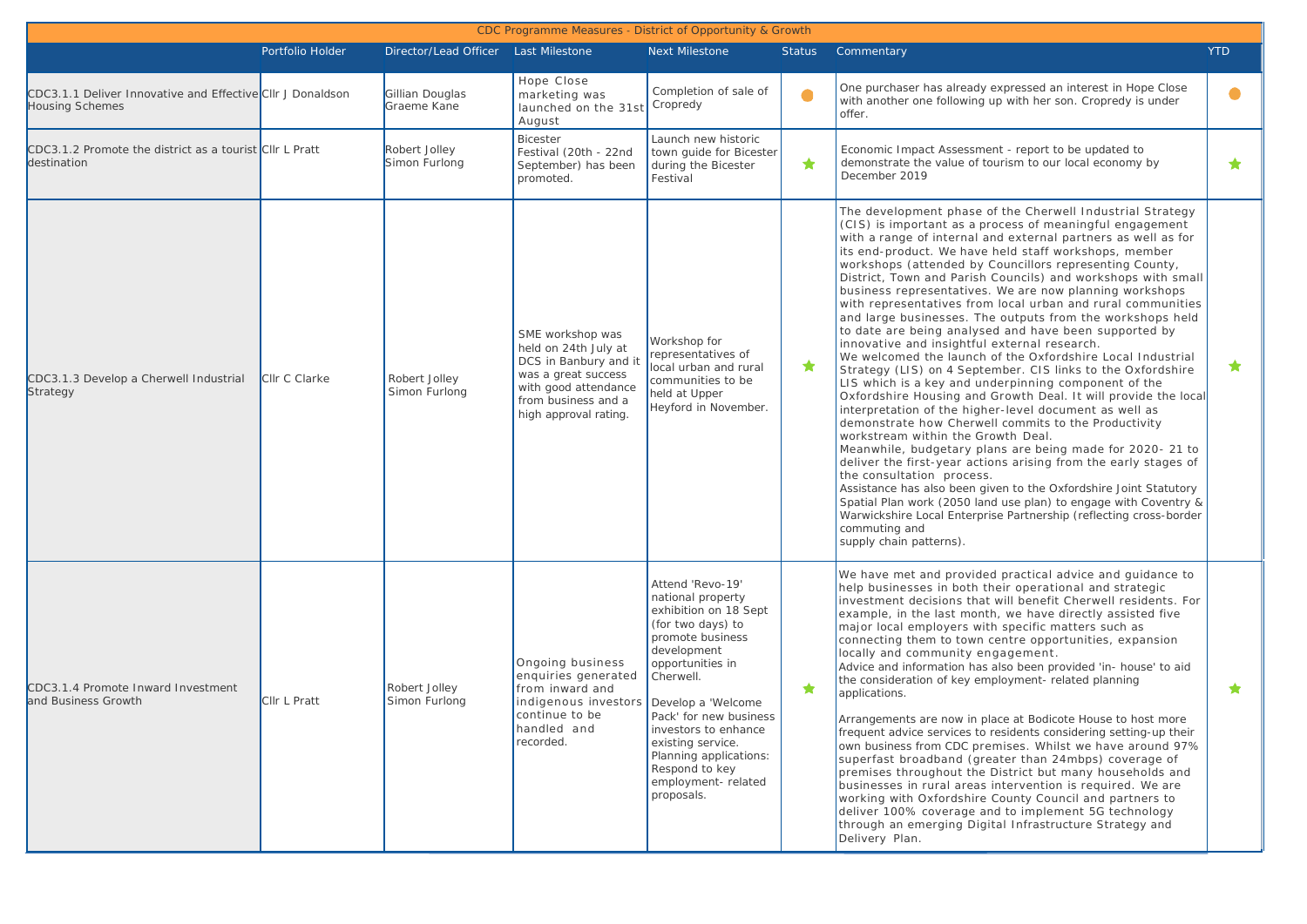|                                                                                               | Portfolio Holder | Director/Lead<br><b>Officer</b> | Last Milestone                                                                                               | <b>Next Milestone</b>                                      | <b>Status</b> | Commentary                                                                                                                                                                                                                                                                                                                                                                                                                                                                                                                                                                                                                                                                                                                                                                                                                                                                                                                                                                                                                                                                                                                                       | <b>YTD</b> |
|-----------------------------------------------------------------------------------------------|------------------|---------------------------------|--------------------------------------------------------------------------------------------------------------|------------------------------------------------------------|---------------|--------------------------------------------------------------------------------------------------------------------------------------------------------------------------------------------------------------------------------------------------------------------------------------------------------------------------------------------------------------------------------------------------------------------------------------------------------------------------------------------------------------------------------------------------------------------------------------------------------------------------------------------------------------------------------------------------------------------------------------------------------------------------------------------------------------------------------------------------------------------------------------------------------------------------------------------------------------------------------------------------------------------------------------------------------------------------------------------------------------------------------------------------|------------|
| CDC3.1.5 Develop Our Town Centres and CIIr C Clarke<br>Increase Employment at Strategic Sites |                  | Robert Jolley<br>Simon Furlong  | <b>Bicester Town Centre</b><br>task force has<br>continued to meet<br>weekly to work on a<br>framework plan. | Banbury Job Fair:<br>brought forward to<br>26th September. | *             | Following the successful Bicester Town Centre workshop with Bill<br>Grimsey, a task group of volunteers from the event has been<br>meeting weekly to produce a framework plan for the town centre,<br>to be reported back to stakeholders.<br>Banbury Job Fair confirmed for 26 Sept, enabled by the economic<br>growth service and Banbury Job Centre to provide the event at<br>Town Hall to facilitate the recruitment and work-readiness of local<br>residents.<br>Guidance provided to Tooley's Boat Yard over recent years has<br>now resulted in a Trust being formed to enable this important<br>asset to be more effectively managed and developed over the<br>coming years.<br>Introductions have also been made to larger (edge-of-town)<br>businesses to ensure they are able to discuss opportunities for<br>them to have a presence in Banbury town centre.<br>We continue to support Banbury BID (Business Improvement<br>District) in the delivery of its year 5 business plan.<br>Progress with increasing employment at strategic sites is recorded<br>under 'Inward investment and business growth' measure (CDC<br>$3.1.4$ . |            |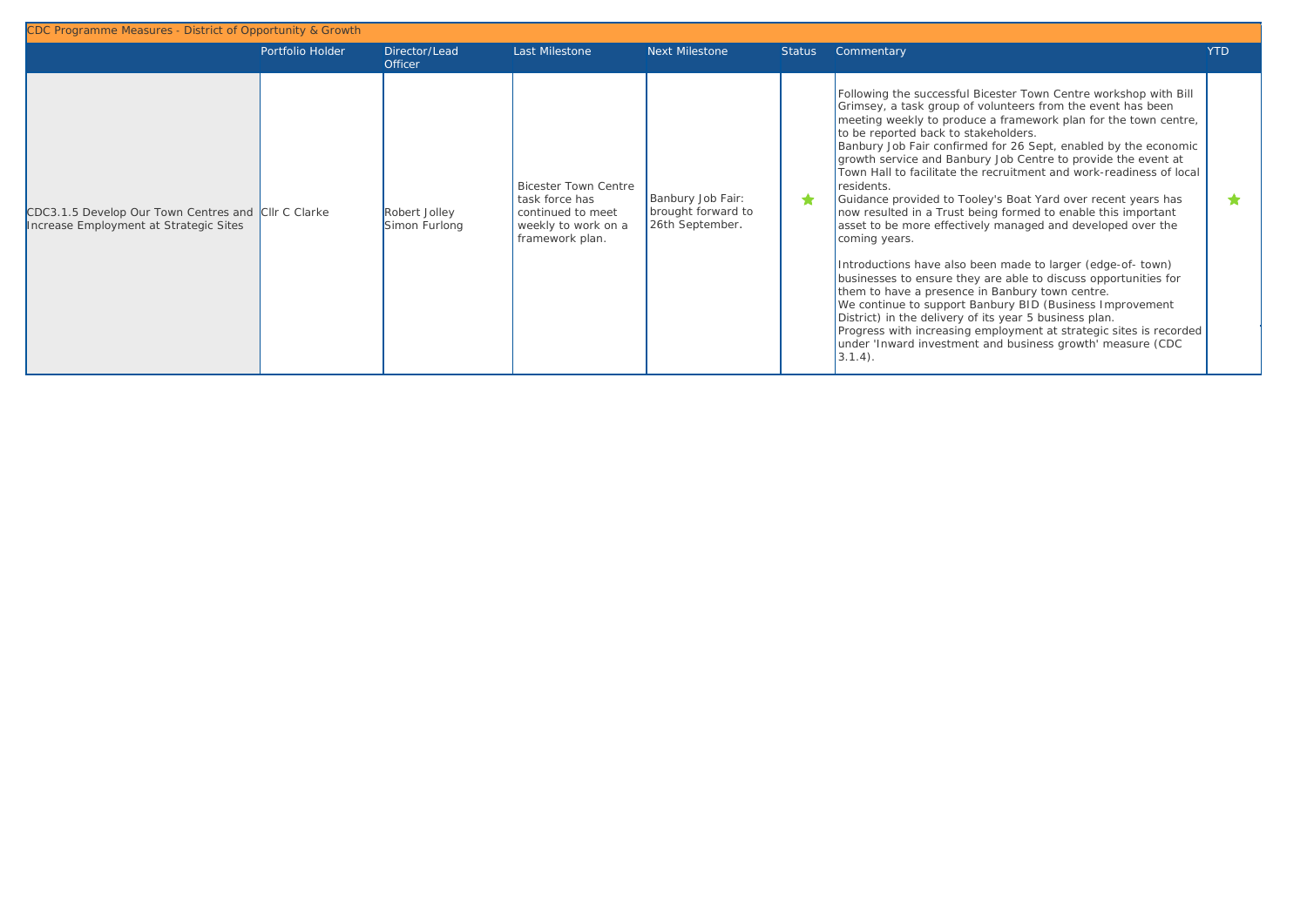| CDC Programme Measures - District of Opportunity & Growth |                  |                                 |                                                                                                                                                                                                                                                                                                                                                                                                                                                                                                                                                                                                                                                                                                                                                                                           |                                                                                                                                                                                                                                                                                                                                                                                                                                                                                                                                                                                                                                                                              |               |                                                                                                                                                                                                                                                                                                                                                                                                                                                                                                                                                                                                                                                                                                                                                                                                                                                                                                                                                                                                             |            |  |  |  |  |
|-----------------------------------------------------------|------------------|---------------------------------|-------------------------------------------------------------------------------------------------------------------------------------------------------------------------------------------------------------------------------------------------------------------------------------------------------------------------------------------------------------------------------------------------------------------------------------------------------------------------------------------------------------------------------------------------------------------------------------------------------------------------------------------------------------------------------------------------------------------------------------------------------------------------------------------|------------------------------------------------------------------------------------------------------------------------------------------------------------------------------------------------------------------------------------------------------------------------------------------------------------------------------------------------------------------------------------------------------------------------------------------------------------------------------------------------------------------------------------------------------------------------------------------------------------------------------------------------------------------------------|---------------|-------------------------------------------------------------------------------------------------------------------------------------------------------------------------------------------------------------------------------------------------------------------------------------------------------------------------------------------------------------------------------------------------------------------------------------------------------------------------------------------------------------------------------------------------------------------------------------------------------------------------------------------------------------------------------------------------------------------------------------------------------------------------------------------------------------------------------------------------------------------------------------------------------------------------------------------------------------------------------------------------------------|------------|--|--|--|--|
|                                                           | Portfolio Holder | Director/Lead<br><b>Officer</b> | Last Milestone                                                                                                                                                                                                                                                                                                                                                                                                                                                                                                                                                                                                                                                                                                                                                                            | Next Milestone                                                                                                                                                                                                                                                                                                                                                                                                                                                                                                                                                                                                                                                               | <b>Status</b> | Commentary                                                                                                                                                                                                                                                                                                                                                                                                                                                                                                                                                                                                                                                                                                                                                                                                                                                                                                                                                                                                  | <b>YTD</b> |  |  |  |  |
| CDC3.1.6 Deliver the Local Plan                           | Cllr C Clarke    | David Peckford<br>Simon Furlong | Partial Review of<br>the Local Plan: Work<br>continues preparing<br>Main Modifications to<br>the Partial Review of<br>the Local Plan further to modifications for an<br>the receipt of an advice informal consultation<br>note from the<br>appointed Planning<br>Inspector (see<br>commentary).<br>The Oxfordshire Plan<br>2050: the central<br>Plan team continues<br>with its work to<br>prepare a countywide<br>spatial plan. It is<br>engaged in evidence<br>gathering and is<br>supported by the<br>CDC Planning Policy<br>team as required.<br>Engagement with the<br>district councils is<br>on-going.<br>Local Plan Review:<br>whilst initial<br>preparatory work has<br>commenced, it has<br>been necessary to<br>pause this while work<br>on the Partial Review<br>takes place. | Partial Review of the<br>Local Plan: The<br>Planning Policy Team<br>will complete a set of<br>proposed, main<br>with the Planning<br>Inspector with a view to<br>commencing a six-<br>week public<br>consultation (end of<br>September/early<br>October).<br>Oxfordshire Plan 2050:<br>the central Plan team<br>will continue evidence<br>gathering and scoping<br>of options supported by<br>CDC Planning Policy<br>team. The next formal<br>milestone remains the<br>publication of an<br>Options Paper (dates to<br>be confirmed).<br>Local Plan Review:<br>work will recommence<br>as resources are<br>released from work on<br>the Partial Review of<br>the Local Plan. | $\bullet$     | The Partial Review of the Local Plan (which seeks to help Oxford<br>with its unmet housing need) is being independently<br>examined. On 10 July 2019, the appointed Planning<br>Inspector gave his preliminary views. While he is content<br>with the Plan's overall strategy, he has recommended the<br>deletion of a proposed strategic housing allocation (land to<br>the south east of Woodstock) and requested additional<br>work for the re-distribution of the affected 410 homes.<br>Officers are working to prepare 'Main Modifications' which<br>will be consulted upon before formal submission to the<br>Inspector at the end of the year.<br>The Oxfordshire authorities continue to work jointly on an<br>Oxfordshire wide plan which in due course will inform the<br>overall review of the adopted Cherwell Local Plan.<br>Preparatory work for the review of the adopted Plan commenced<br>in Spring 2019 but has had to be paused while officers return to<br>work on the Partial Review. | $\bullet$  |  |  |  |  |
| CDC3.1.7 Deliver the Growth Deal                          | Cllr C Clarke    | Robert Jolley<br>Simon Furlong  | was presented to the<br><b>CDC</b> Growth Deal<br>Programme Board<br>meeting beginning of<br>August with the<br>emphasis on lessons<br>learnt.                                                                                                                                                                                                                                                                                                                                                                                                                                                                                                                                                                                                                                            | End of September<br>The quarter one review will be end of Quarter<br>two and the quarterly<br>housing figures will<br>become due for<br>reporting to both CDC<br>Programme Board<br>and the Central<br>partnership.                                                                                                                                                                                                                                                                                                                                                                                                                                                          | ★             | Should be noted that at the August Board meeting, the<br>Senior Responsible Owner (SRO) for the programme was<br>changed due to incumbent leaving on an extended<br>sabbatical.                                                                                                                                                                                                                                                                                                                                                                                                                                                                                                                                                                                                                                                                                                                                                                                                                             | $\bigstar$ |  |  |  |  |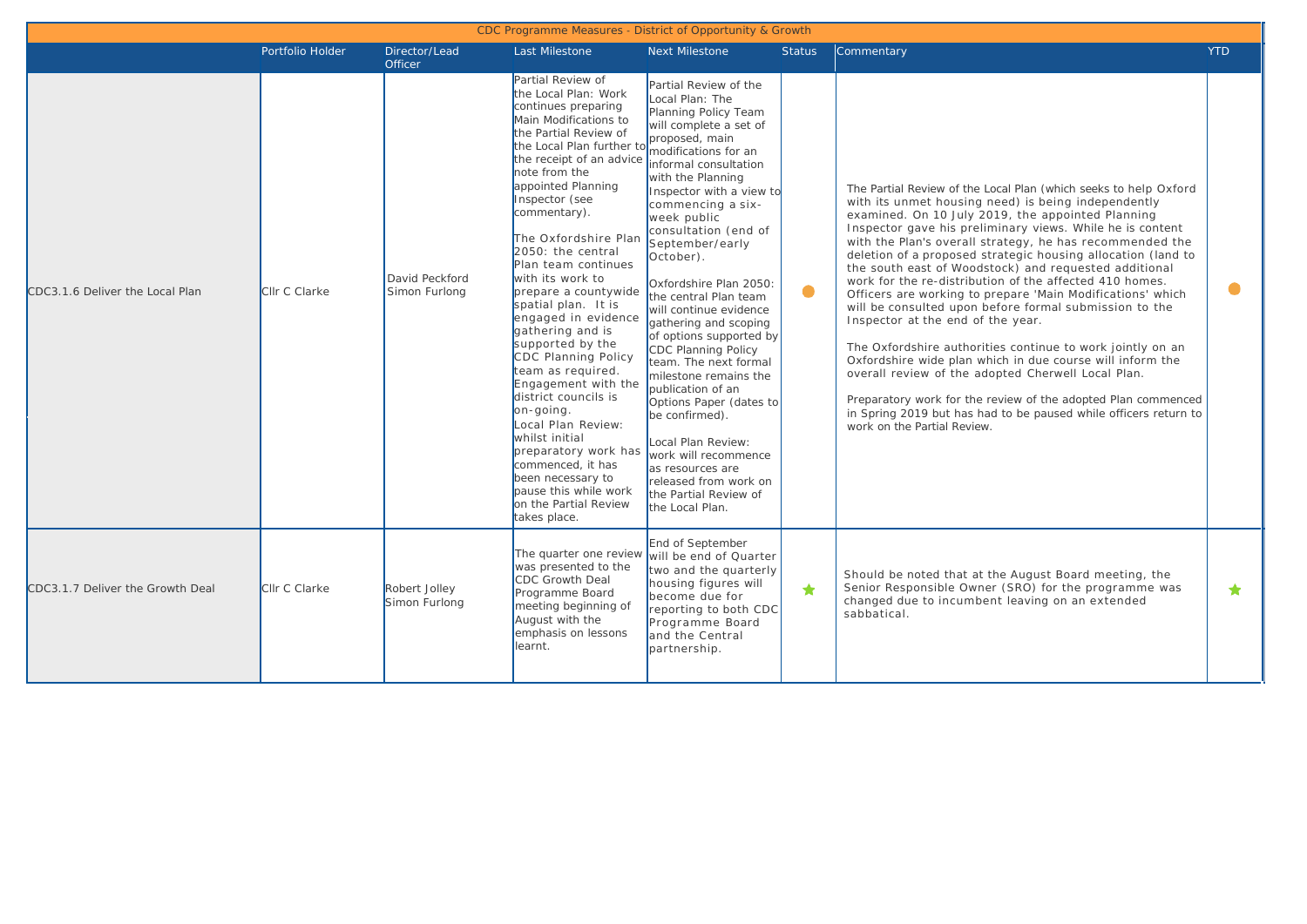| <b>CDC KPIs - Clean, Green and Safe</b>   |                         |                                 |               |               |  |                                                                                                                                             |                                  |     |  |  |  |  |
|-------------------------------------------|-------------------------|---------------------------------|---------------|---------------|--|---------------------------------------------------------------------------------------------------------------------------------------------|----------------------------------|-----|--|--|--|--|
| <b>Measure</b>                            | <b>Portfolio Holder</b> | Director/Lead<br><b>Officer</b> | <b>Result</b> | <b>Target</b> |  | Status Commentary                                                                                                                           | <b>YTD Result YTD Target YTD</b> |     |  |  |  |  |
| CDC1.2.01 % Waste Recycled &<br>Composted | <b>Cllr D Sames</b>     | Ed Potter<br>Graeme Kane        | 59%           | 56%           |  | The current recycling rate is up by 1.18% on this<br>period last year if this continues the end<br>of year recycling rate will be over 57%. | 58%                              | 56% |  |  |  |  |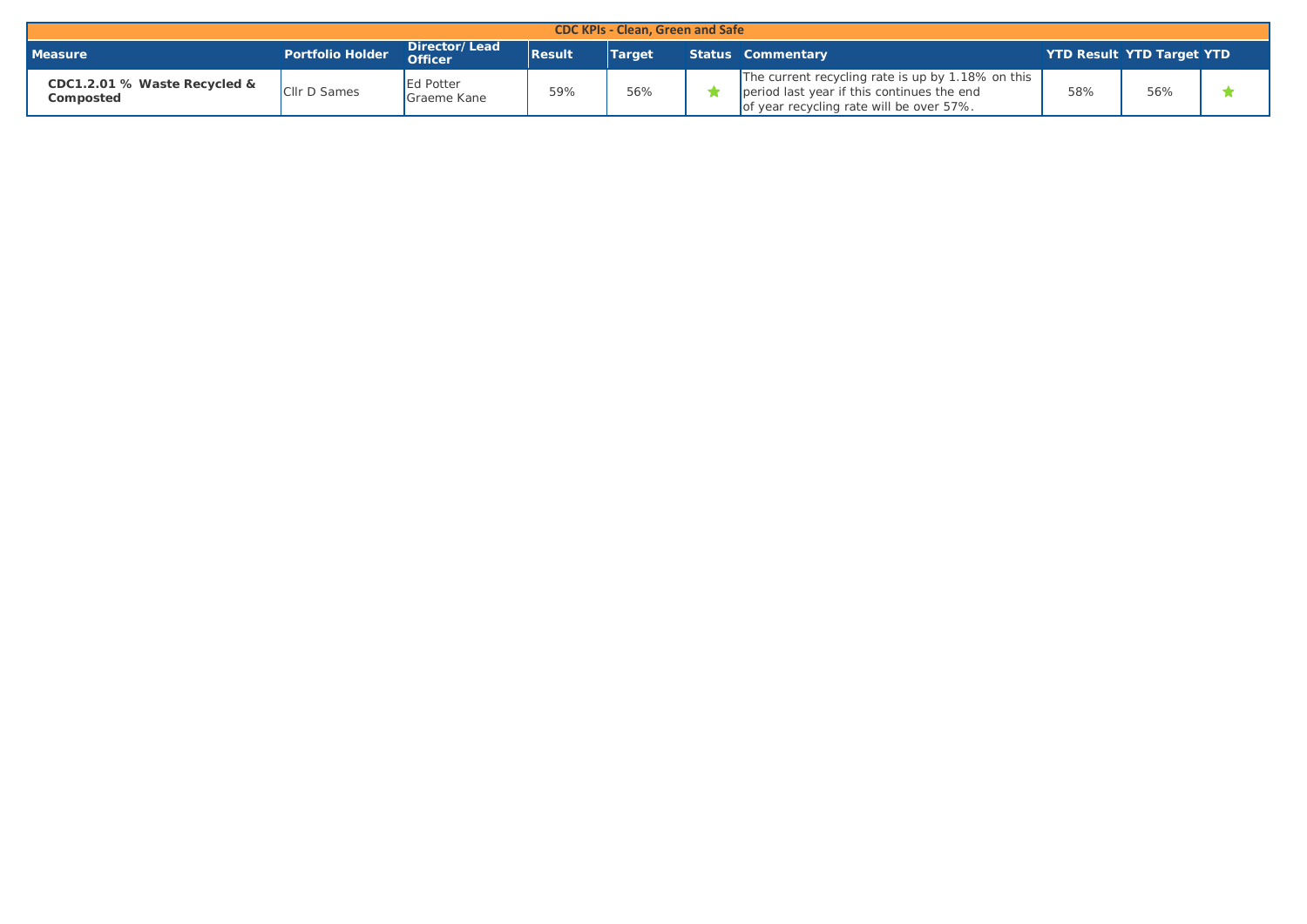| <b>CDC KPIs - Thriving Communities &amp; Wellbeing</b>                                                   |                         |                                 |               |               |            |                                                                                                                                                                                                                                                                                                                                                                                                                                                                                                                                                                                                                                                                                                                                                                                                                                                                                                                                                                                                                     |                                  |        |            |  |
|----------------------------------------------------------------------------------------------------------|-------------------------|---------------------------------|---------------|---------------|------------|---------------------------------------------------------------------------------------------------------------------------------------------------------------------------------------------------------------------------------------------------------------------------------------------------------------------------------------------------------------------------------------------------------------------------------------------------------------------------------------------------------------------------------------------------------------------------------------------------------------------------------------------------------------------------------------------------------------------------------------------------------------------------------------------------------------------------------------------------------------------------------------------------------------------------------------------------------------------------------------------------------------------|----------------------------------|--------|------------|--|
| <b>Measure</b>                                                                                           | <b>Portfolio Holder</b> | Director/Lead<br><b>Officer</b> | <b>Result</b> | <b>Target</b> |            | <b>Status Commentary</b>                                                                                                                                                                                                                                                                                                                                                                                                                                                                                                                                                                                                                                                                                                                                                                                                                                                                                                                                                                                            | <b>YTD Result YTD Target YTD</b> |        |            |  |
| CDC2.2.01 Number of Homeless<br>Households living in Temporary<br>Accommodation                          | Cllr J Donaldson        | Gillian Douglas<br>Graeme Kane  | 24.00         | 35.00         | ★          | The number of households placed in temporary<br>accommodation (TA) remains well below the<br>target due to the continued focus of the<br>Housing Options Team on working with clients<br>before they are in crisis and resolving<br>housing issues as early as possible. This has<br>created some capacity in the TA stock which<br>has allowed CDC to offer some households<br>accommodation and support, beyond any<br>statutory duties, to give them time to<br>address the issues which have led to<br>homelessness such as rent arrears or poor<br>tenancy management. This is intended<br>to enable these households to secure and<br>sustain settled accommodation going<br>forward.                                                                                                                                                                                                                                                                                                                         | 118.00                           | 175.00 | ★          |  |
| CDC2.2.02 Number of people<br>helped to live independently<br>through use of DFG & other<br>grants/loans | Cllr J Donaldson        | Gillian Douglas<br>Graeme Kane  | 42.00         | 45.00         | $\bullet$  | We provided assistance to 42 households in<br>July: 11 by means of disabled adaptations<br>grants (larger jobs) and 31 through smaller<br>works. This month's figure is a little below<br>our monthly target of 45 but the monthly<br>average for the year to-date, at 48, remains<br>above target.                                                                                                                                                                                                                                                                                                                                                                                                                                                                                                                                                                                                                                                                                                                 | 242.00                           | 225.00 | $\bigstar$ |  |
| CDC2.2.03 Homes improved<br>through enforcement action                                                   | Cllr J Donaldson        | Gillian Douglas<br>Graeme Kane  | 9.00          | 9.00          | $\bigstar$ | 9 homes were improved in August through<br>completion of enforcement action.                                                                                                                                                                                                                                                                                                                                                                                                                                                                                                                                                                                                                                                                                                                                                                                                                                                                                                                                        | 37.00                            | 45.00  | Δ          |  |
| CDC2.2.04 Delivery of affordable<br>housing in line with CDC and<br><b>Growth Deal targets</b>           | CIIr J Donaldson        | Gillian Douglas<br>Graeme Kane  | 32.00         | 35.00         | $\bullet$  | Total Affordable Homes completed: 32 Units<br>Affordable Rented (26) comprising:<br>$2 \times 1$ bed flat<br>$4 \times 2$ bed flat<br>7 x 2 bed house<br>8 x 3 bed house<br>5 x 4 bed house<br>Shared Ownership (6) comprising:<br>$2 \times 2$ bed flat<br>3 x 2 bed house<br>1 x 3 bed flat<br>A higher number of affordable homes were<br>expected to be completed in September. The<br>actual number delivered, falls short of the<br>projected target in this month. The reduction<br>in completed units is due to delays in<br>developer building programmes, delays in<br>getting services connected to the homes and<br>Registered Providers not accepting the units<br>from developers due to works still being<br>required in order to meet the necessary build<br>quality standards. These units will be<br>delivered in 2019/20 but quality assurance is<br>important.<br>There were no units delivered as part of the<br>Oxfordshire Growth Deal as these are<br>expected later in the financial year. | 203.00                           | 222.00 |            |  |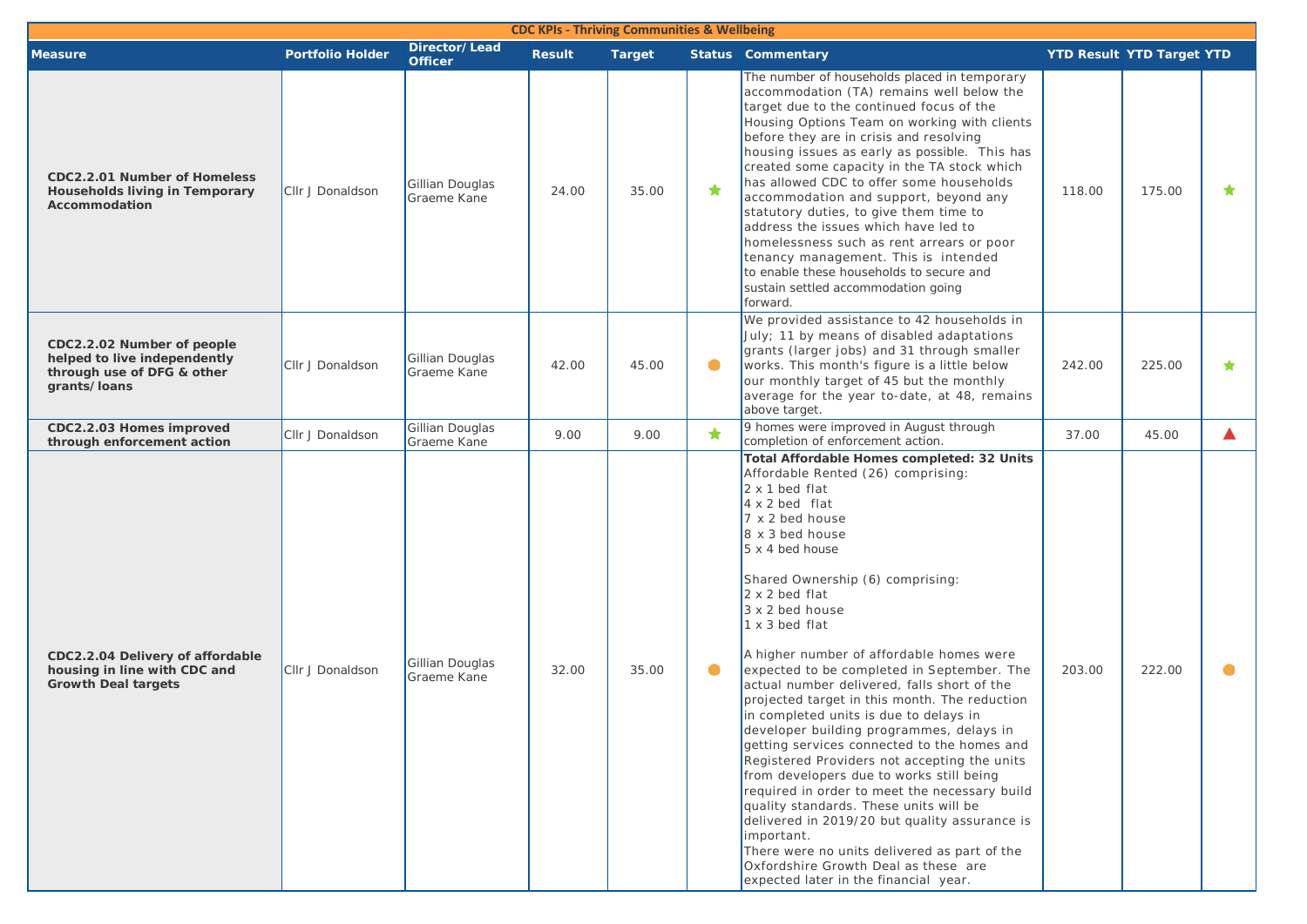| <b>CDC KPIs - Thriving Communities &amp; Wellbeing</b>                          |                         |                                 |               |               |           |                                                                                                                                                                                                                                                                                                                                                                                                                                                                                                                                                                                                                                                                                                                                                                                                                                                                                                                                                                                                                                                                                                                                                                                                                                                                                                                                                                   |         |                                  |            |
|---------------------------------------------------------------------------------|-------------------------|---------------------------------|---------------|---------------|-----------|-------------------------------------------------------------------------------------------------------------------------------------------------------------------------------------------------------------------------------------------------------------------------------------------------------------------------------------------------------------------------------------------------------------------------------------------------------------------------------------------------------------------------------------------------------------------------------------------------------------------------------------------------------------------------------------------------------------------------------------------------------------------------------------------------------------------------------------------------------------------------------------------------------------------------------------------------------------------------------------------------------------------------------------------------------------------------------------------------------------------------------------------------------------------------------------------------------------------------------------------------------------------------------------------------------------------------------------------------------------------|---------|----------------------------------|------------|
| <b>Measure</b>                                                                  | <b>Portfolio Holder</b> | Director/Lead<br><b>Officer</b> | <b>Result</b> | <b>Target</b> |           | <b>Status Commentary</b>                                                                                                                                                                                                                                                                                                                                                                                                                                                                                                                                                                                                                                                                                                                                                                                                                                                                                                                                                                                                                                                                                                                                                                                                                                                                                                                                          |         | <b>YTD Result YTD Target YTD</b> |            |
| CDC2.2.05 Average time taken to<br>process Housing Benefit New<br><b>Claims</b> | CIIr T Ilott            | Belinda Green<br>Claire Taylor  | 12.38         | 15.00         | ★         | Managing the usual busy leave period in August<br>the team continue to work hard to maintain<br>performance levels for new claims ensuring<br>claimants receive their Housing Benefit payments<br>and Council Tax Reduction<br>as quickly as possible.                                                                                                                                                                                                                                                                                                                                                                                                                                                                                                                                                                                                                                                                                                                                                                                                                                                                                                                                                                                                                                                                                                            | 12.97   | 15.00                            | $\bigstar$ |
| CDC2.2.06 Average time taken to<br>process Housing Benefit change<br>events     | CIIr T Ilott            | Belinda Green<br>Claire Taylor  | 5.58          | 8.00          | ★         | The team continue to work hard to maintain<br>performance levels for change events. This<br>means that overpayments of benefit are<br>minimised and customers receive updated<br>benefit award notices as quickly as possible.                                                                                                                                                                                                                                                                                                                                                                                                                                                                                                                                                                                                                                                                                                                                                                                                                                                                                                                                                                                                                                                                                                                                    | 7.06    | 8.00                             | $\bigstar$ |
| CDC2.2.07 Number of visits/usage<br>of District Leisure Centre                  | Cllr G Reynolds         | Graeme Kane<br>Nicola Riley     | 130,200       | 132,576       | $\bullet$ | Throughputs across all the Leisure Facilities<br>demonstrated generally a positive position<br>given the continued closure of the<br>Swimming Pools at Spiceball Leisure Centre<br>for part of August. A throughput of 130,200<br>was recorded as an overall figure in 2019<br>compared to 132,016 in 2018.<br>Whiteland's Farm Sports Ground increased<br>it's usage considerably against the same<br>period last year going from 11,776 users to<br>20,838 as the centre becomes more<br>established. Bicester Leisure Centre and<br>Stratfield Brake Sports Ground both recorded<br>a small increase on 2018.<br>For North Oxfordshire Academy and<br>Woodgreen Leisure Centre (WGLC) these<br>showed a small decrease by 100 at NOA and<br>1,500 at Woodgreen however weather<br>conditions will affect usage at WGLC.<br>Cooper School showed a decrease of around 400<br>from the previous year however it's worth noting<br>that the Artificial Turf Pitch was closed in August<br>whilst the Capital Project to replace the fencing<br>was completed.<br>Finally Spiceball showed a decrease of circa<br>13,000 against the same period last year<br>however as noted above the pools were closed<br>for parts of August which is why this figure has<br>been effected. It is<br>anticipated that usage figures are more<br>comparable for September 2019 | 679.998 | 685.699                          |            |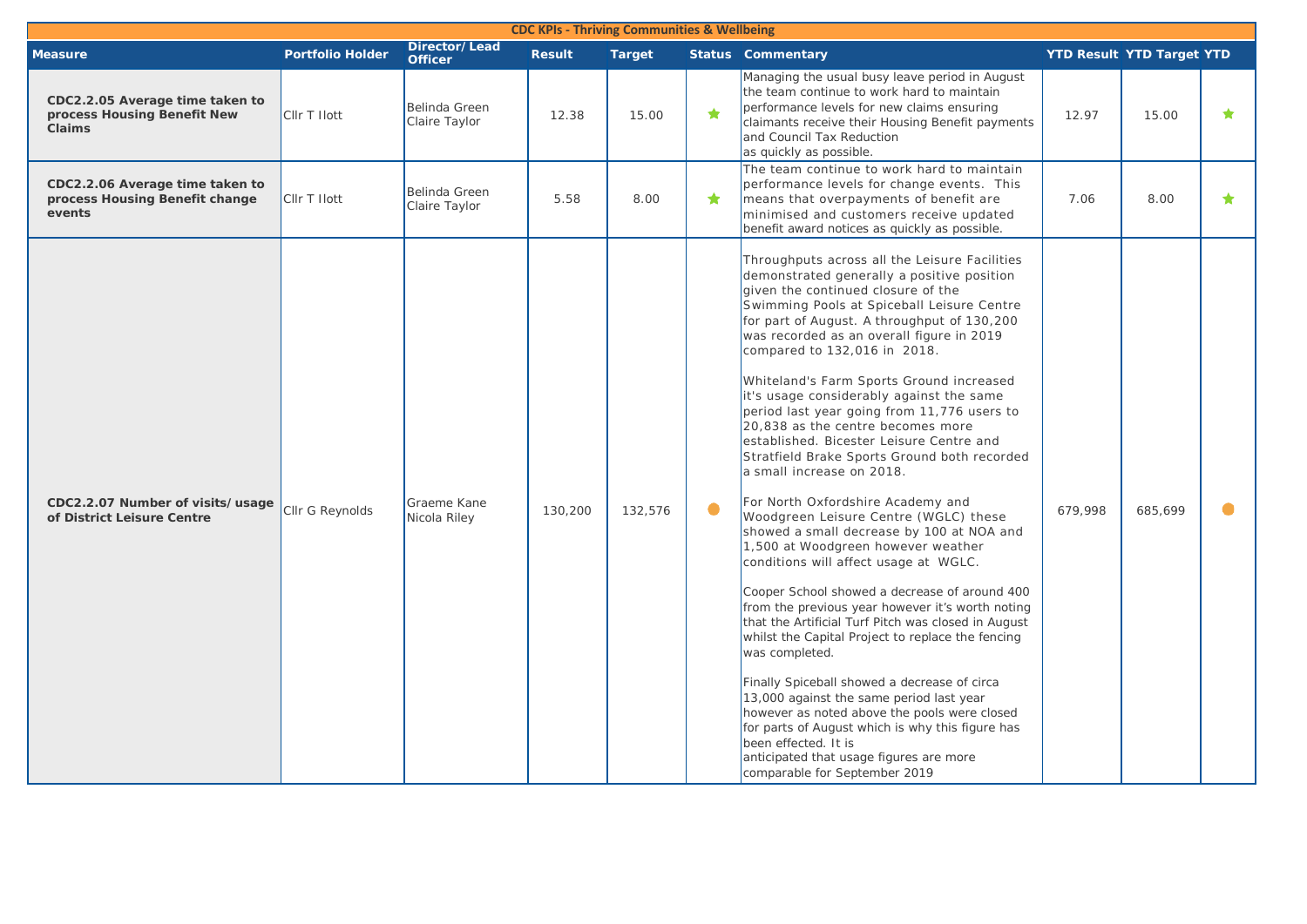| <b>CDC KPIs - Thriving Communities &amp; Wellbeing</b>                       |                         |                                 |               |               |            |                                                                                                                                                                                                                                                                                                                                                                                                                                                                                                                                                                                                                                                                                                                                                                                                                                                                                                                                                                 |                                  |       |  |
|------------------------------------------------------------------------------|-------------------------|---------------------------------|---------------|---------------|------------|-----------------------------------------------------------------------------------------------------------------------------------------------------------------------------------------------------------------------------------------------------------------------------------------------------------------------------------------------------------------------------------------------------------------------------------------------------------------------------------------------------------------------------------------------------------------------------------------------------------------------------------------------------------------------------------------------------------------------------------------------------------------------------------------------------------------------------------------------------------------------------------------------------------------------------------------------------------------|----------------------------------|-------|--|
| <b>Measure</b>                                                               | <b>Portfolio Holder</b> | Director/Lead<br><b>Officer</b> | <b>Result</b> | <b>Target</b> |            | <b>Status Commentary</b>                                                                                                                                                                                                                                                                                                                                                                                                                                                                                                                                                                                                                                                                                                                                                                                                                                                                                                                                        | <b>YTD Result YTD Target YTD</b> |       |  |
| CDC2.2.08 % of Council Tax<br>collected, increase Council Tax<br><b>Base</b> | <b>CIIr T Ilott</b>     | Belinda Green<br>Claire Taylor  | 9%            | 10%           | $\bullet$  | The in-month collection has dropped slightly<br>in August however all reminders, finals and<br>summonses have been issued with proactive<br>recovery taking place on those customers<br>with court orders. We are making outbound<br>calls during the day and evening to reduce<br>the arrears balance. Cherwell is also<br>experiencing an increase of new properties and<br>whilst the customers are being issued with bills<br>as soon as possible after the Valuation Office<br>Agency notify us of the banding the customer is<br>still entitled to pay their bill by instalments and<br>therefore, they are always playing catch up.<br>Whilst processing of billing work is now more<br>up to date, this allows us more time to chase<br>payments from employers and DWP and<br>those customers who haven't paid. We will be<br>working our way through the house keeping<br>Itasks to ensure contact is made with debtors<br>to assist with collection. | 47%                              | 49%   |  |
| CDC2.2.09 % of Business Rates<br>collected, increasing NNDR Base             | <b>CIIr T Ilott</b>     | Belinda Green<br>Claire Taylor  | 9.1%          | 9.0%          | $\bigstar$ | The cumulative collection rates for the current<br>financial year are above target however we<br>are still proactively recovering balances by<br>billing customers quickly and efficiently and<br>issuing reminders, finals and summonses<br>when required. We are also proactively<br>chasing payments for those customers in<br>arrears.                                                                                                                                                                                                                                                                                                                                                                                                                                                                                                                                                                                                                      | 49.4%                            | 49.0% |  |